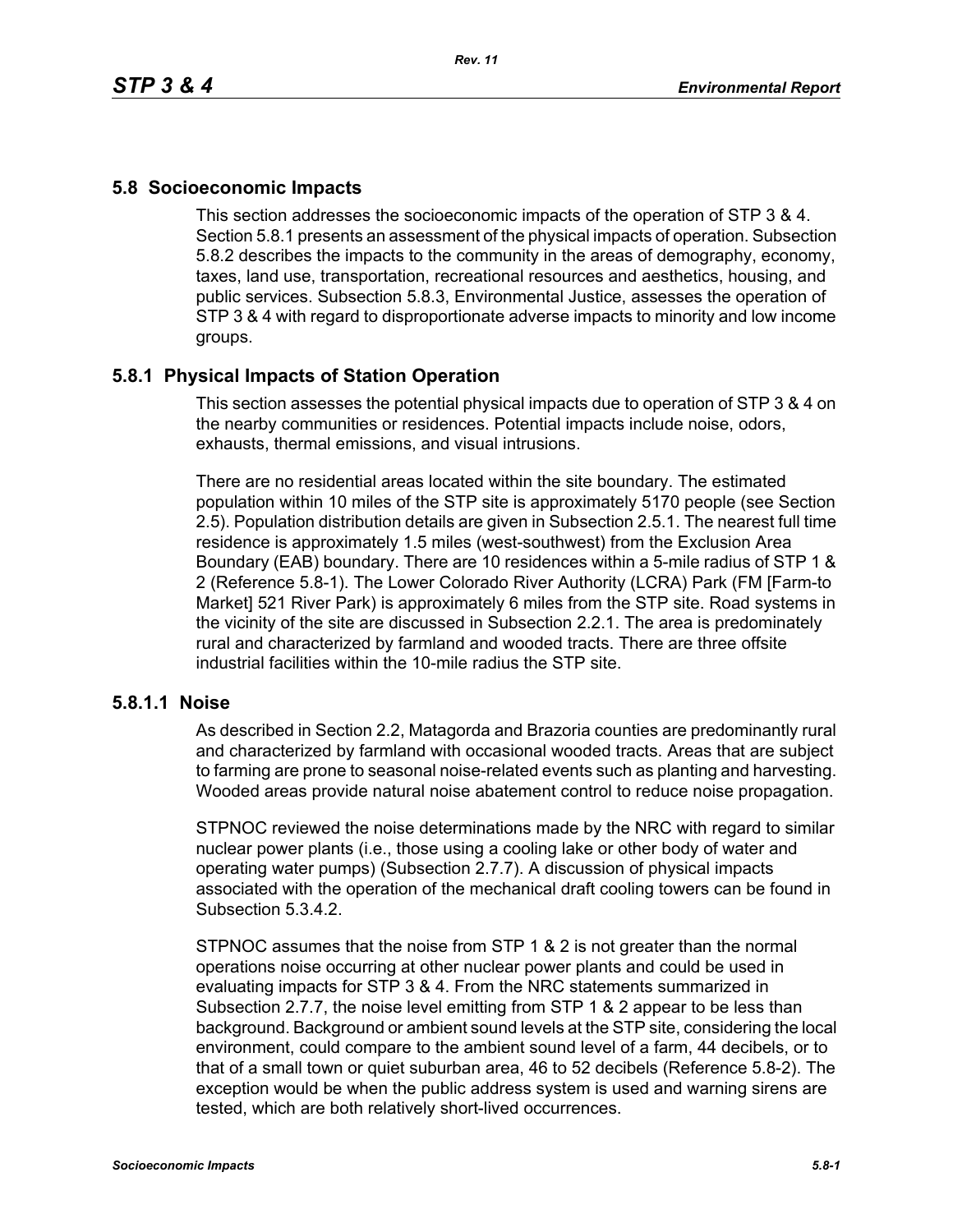Noise level attenuates with distance. A 3-decibel decrease is perceived as roughly halving loudness; a 3-decibel increase doubles the loudness. The noise from an earthmover can be as high as 94 decibels from 10 feet away, and 82 decibels from 70 feet away. A crane lifting a load can make 96 decibels of noise; at rest, it may make less than 80 decibels. Moderate auto traffic at a distance of 100 feet (30 meters) rates about 50 decibels. To a driver with a car window open or a pedestrian on the sidewalk, the same traffic rates about 70 decibels (Reference 5.8-3); that is, it sounds four times louder. The level of normal conversation is about 50 to 60 decibels.

Major equipment components are housed within structures that provide noise attenuation. Intermittently operated equipment (i.e., emergency diesel generators, combustion turbine generator) are equipped with mufflers to reduce exhaust noise.

No public roads, public buildings or residences are located within the EAB. After the completion of construction of STP 3 & 4, areas that were used for construction support will be graded, landscaped, and planted to enhance the overall site appearance. Previously forested areas cleared for temporary construction facilities will be revegetated, and harsh topographical features created during construction will be contoured to match the surrounding areas (Subsection 3.1.2). This revegetation will provide an additional buffer for operations-related noise. The STPEGS Annual Environmental Operating Report (Reference 5.8-1) identifies 10 residences within a 5 mile radius of the currently operating units. The exclusion area boundary is greater than 4000 feet in all directions from the new STP 3 & 4 footprint. Attenuation of noise associated with STP 3 & 4 operations would be similar to that which is currently occurring for STP 1 & 2.

Impacts from the noise associated with the operation of STP 3 & 4 would be SMALL and would not require mitigation.

### **5.8.1.2 Air Quality**

Section 5.4 discusses the impacts to members of the public from radioactive air emissions from STP 3 & 4. Subsection 5.8.1.2 is focused in impacts to members of the public from non-radiological air emissions.

Matagorda and Brazoria Counties are part of the Metropolitan Houston-Galveston Intrastate Air Quality Control Region (AQCR) (Reference 5.8-4). All areas within the Metropolitan Houston-Galveston Intrastate AQCR are classified as achieving attainment with the National Ambient Air Quality Standards (NAAQS), with the exception of the Houston-Galveston-Brazoria 8-Hour Ozone Non-attainment Area. (Reference 5.8-5). A discussion of current and projected regional air quality conditions is contained in Subsection 2.7.2.

The NAAQS define ambient concentration criteria for sulfur dioxide  $(SO<sub>2</sub>)$ , particulate matter with aerodynamic diameters of 10 microns or less ( $PM_{10}$ ), particulate matter with aerodynamic diameters of 2.5 microns or less  $(PM<sub>2.5</sub>)$ , carbon monoxide (CO), nitrogen dioxide (NO<sub>2</sub>), ozone (O<sub>3</sub>), and lead (Pb). These pollutants are generally referred to as "criteria pollutants." Areas of the United States having air quality as good as or better than the NAAQS are designated by the U.S. Environmental Protection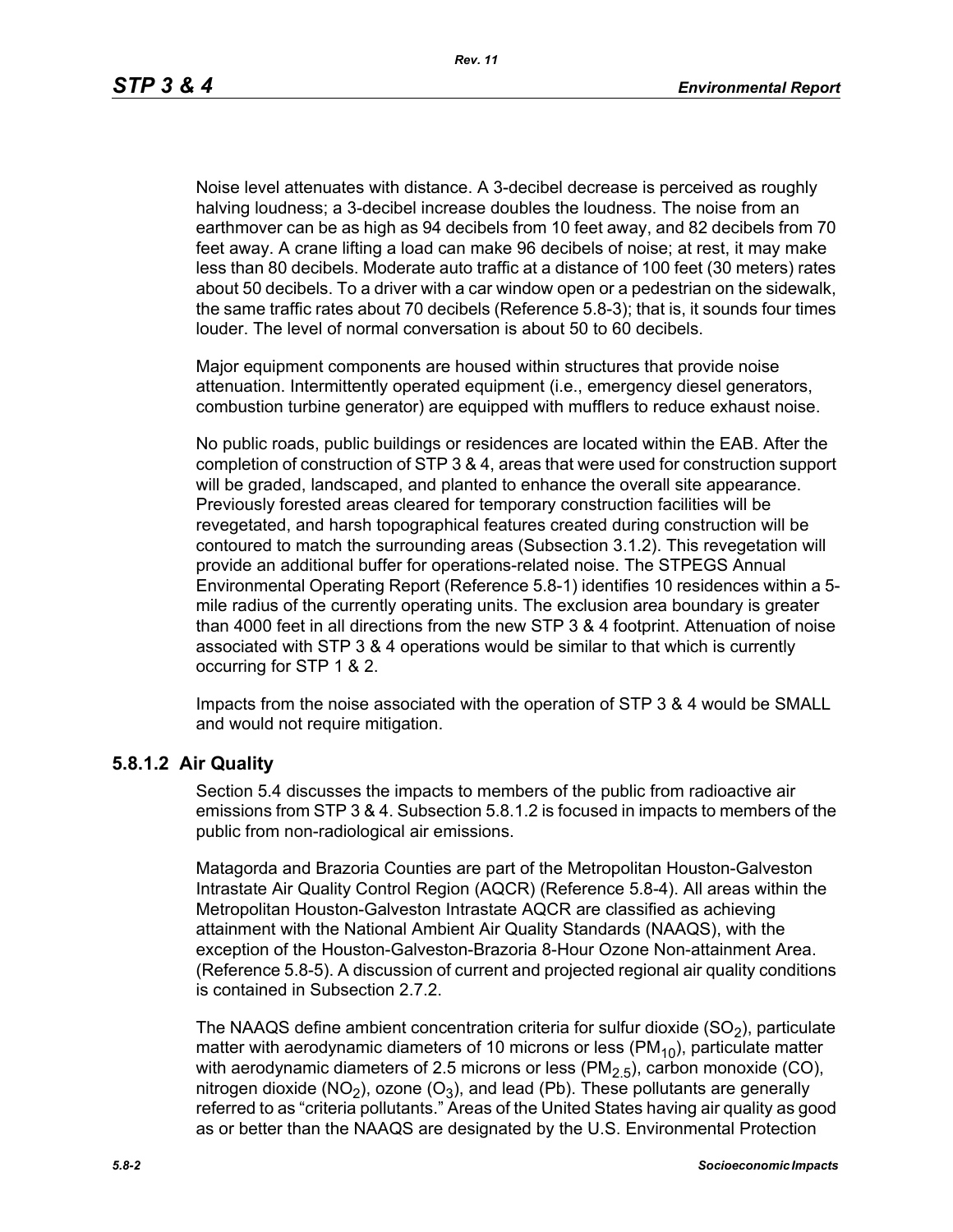Agency (EPA) as attainment areas. Areas with air quality that is worse than the NAAQS are designated by EPA as non-attainment areas (Reference 5.8-5). The Houston-Galveston-Brazoria area holds non-attainment status for ground-level ozone under the 8-hour standard that became effective June 15, 2005. Counties affected under this status are: Brazoria, Chambers, Fort Bend, Galveston, Harris, Liberty, Montgomery, and Waller. The region was classified as being in "moderate" nonattainment of the 8-hour standard and was given a maximum attainment date of June 15, 2010 (Reference 5.8-5).

STP 3 & 4 will have three standby diesel generators per unit, and one combustion turbine generator per unit. Emissions from those sources are described in Subsection 3.6.3. Section 1.2 lists all authorizations required before the start of operation, including the authorizing agency, the source of authorization, the requirement for authorization, and the permitted activity. The standby diesel generators and turbine generators would be operated periodically on a limited short-term basis. Subsection 3.6.3.1 discusses the operation of these systems. Table 3.6-3 describes annual estimated emissions from these sources, including equipment use estimates. No operational sources of gaseous emissions other than diesel generators, auxiliary boilers, or combustion turbines are planned for STP 3 & 4. Properly maintained asphalt or concrete access roads, and appropriate speed limits, would minimize the amount of fugitive dust generated by the commuting workforce. The impact of the operation of STP 3 & 4 on air quality would be SMALL, and would not warrant mitigation.

### **5.8.1.3 Thermal Emissions**

Heat dissipation to the atmosphere from operation of the cooling towers and the Main Cooling Reservoir (MCR) is described in Subsection 5.3.3.1. The plumes from the cooling towers would occur in each direction of the compass and would be spread over a wide area. The average plume lengths would be short and would not be long enough to reach the site boundary in most directions. Fogging and icing from the operation of the cooling tower is not predicted to occur, and fogging from the operation of the MCR is expected to occur infrequently. Salt deposition due to water droplets drifting from the cooling towers is only predicted to occur for locations less than two miles from the towers. Shadowing in the vicinity of the cooling towers and in nearby agricultural areas was predicted to occur for less than 69 hours per season and 158 hours annually. This represents less than 7% of the total hours of each season and 4% of the total hours per year. Ground-level increases in humidity would occur in the immediate vicinity of the cooling towers, on developed land within the STP site boundary.

The NRC's Environmental Standard Review Plan (NUREG-1555) notes that the plume from a cooling pond like the MCR would exist as a fog over the pond or as ground-level fog evaporating within 300 meters from the pond, or would lift to become stratus for winds less than or equal to 2.2 meters per second. Elevated plumes and the associated shadowing would not be expected from the operation of the MCR.

Because there is no residential area within the site boundary, the impacts on nearby communities from thermal emissions would be SMALL and no mitigation would be required.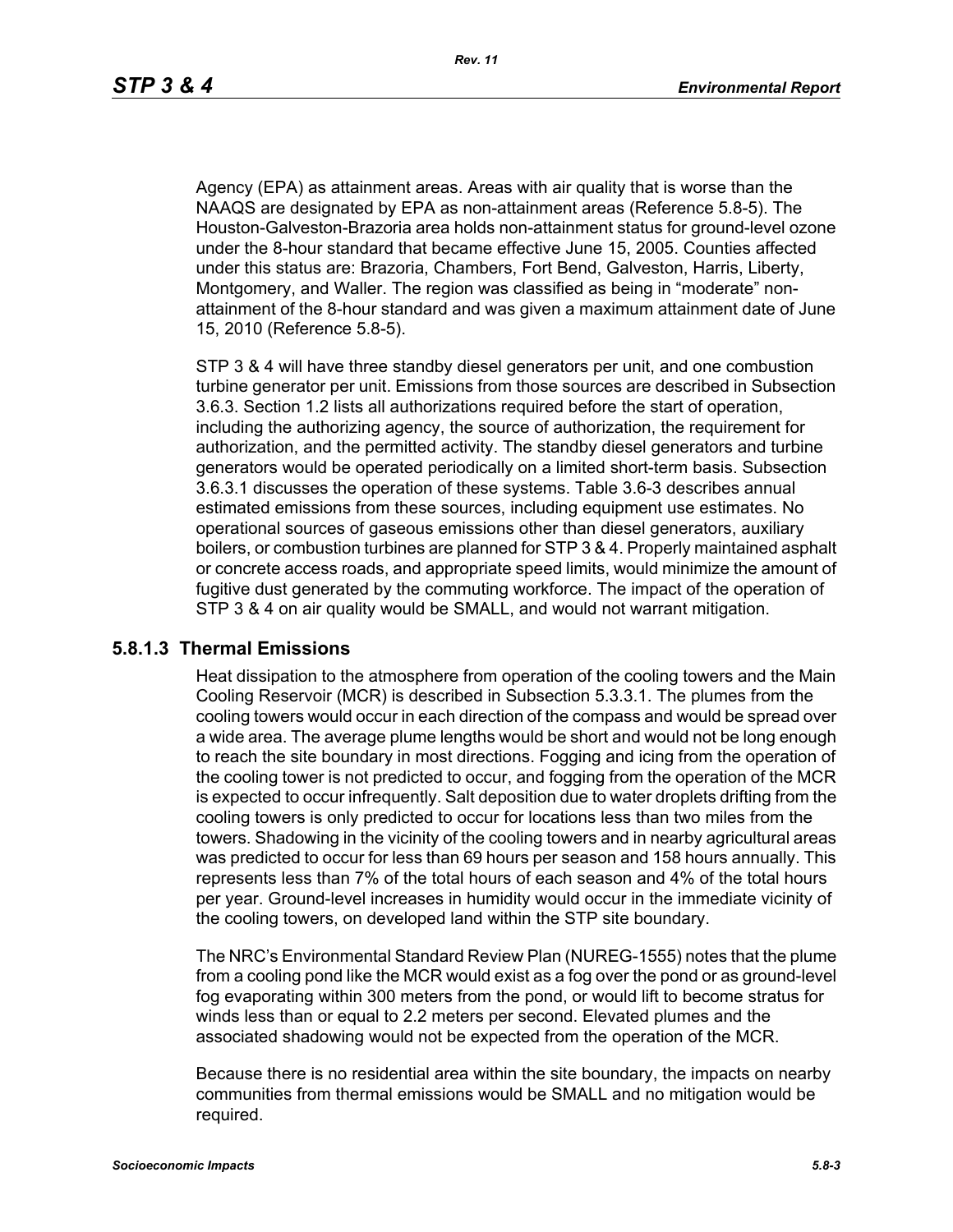## **5.8.1.4 Visual Intrusions**

The nearest full-time residence is approximately 1.5 miles west-southwest from the EAB boundary. There are 10 residences within a 5-mile radius of STP 1 & 2. The LCRA Park (FM 521 River Park) is approximately 6 miles east of the STP site. At this distance, the STP 3 & 4 reactor containment buildings and the two mechanical draft cooling towers would be visible. Impacts from the additional structures would be SMALL compared to existing conditions and would not warrant mitigation.

The visual impacts from the operation of the cooling towers would be the towers themselves plus the plumes generated during operation. Specifics for modeling of the plume are contained in Subsection 5.3.3. Specifics for the length and frequency of elevated plumes are contained in Subsection 5.3.3.1.0. The plumes from the cooling towers would occur in each direction of the compass and would be spread over a wide area, reducing the time that the plume would be visible from a particular location. The average plume lengths would be relatively short. Plumes would be visible at the 10 residences within the 5-mile radius for periods ranging from between 16 hours/year to 183 hours/year. These plumes would only be visible during daylight hours for these periods. Because of the varying directions and short average plume lengths, impacts from elevated plumes would be SMALL and not warrant mitigation.

The current Reservoir Makeup Pumping Facility (RMPF) is visible from the Colorado River and from the east bank of the river. This facility was sized for four units and, therefore, there would be no change in its visibility over existing conditions related to STP 3 & 4. Visual impact of the RMPF would be SMALL and would not warrant mitigation.

# **5.8.1.5 Other Impacts**

Roads within the vicinity of the STP site would experience a temporary increase in traffic at the beginning and the end of the shift. However, the current road network has sufficient capacity to accommodate the increase, as detailed in Subsection 5.8.2. Therefore, no significant traffic congestion would result from operation of STP 3 & 4. Impact to roads in the vicinity of the STP site would be SMALL and would not warrant mitigation.

## **5.8.1.6 Conclusion**

Physical impacts to the surrounding population as a result of operation of STP 3 & 4 would be SMALL and would not warrant mitigation.

# **5.8.2 Social and Economic Impacts**

This section evaluates the demographic, economic, infrastructure, housing, and community including education and public services impacts to the region as a result of operating STP 3 & 4. The evaluation assesses impacts of operation and of demands placed by the workforce on the region. STP 3 & 4 would require approximately 888 workers (Subsection 3.10.3). The current schedule projects a commercial operation date of 2015 for STP 3 and 2016 for STP 4. This analysis conservatively assumes that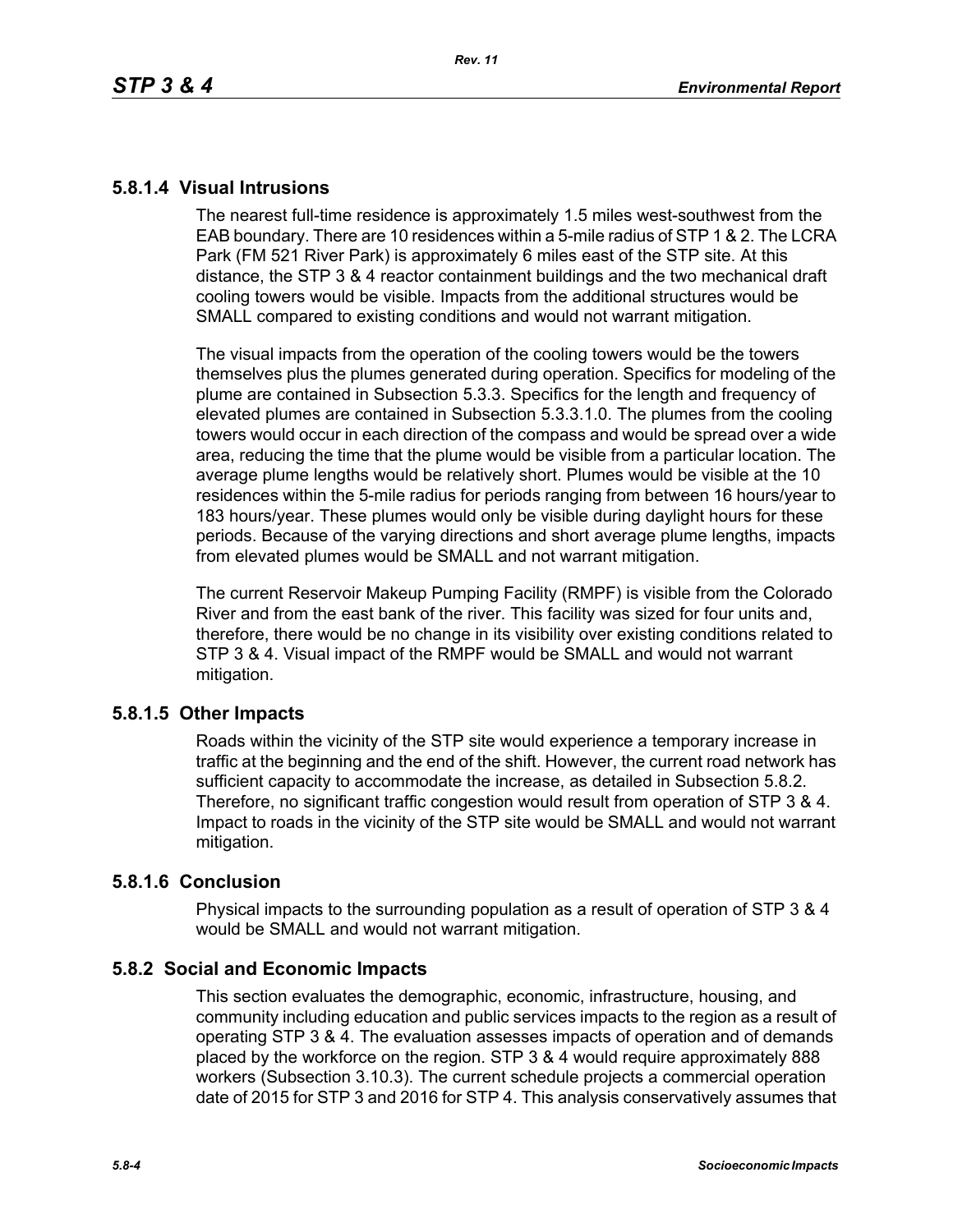STP 3 & 4 will apply for license renewal, which would extend their operation an additional 20 years—until 2075 and 2076, respectively.

It is likely that operation of STP 3 & 4 would overlap for a 33-year period from 2015 to 2048 with the continued operation of STP 1 & 2, which currently employs approximately 1365 onsite staff (1140 STP staff plus 225 contractors) (Table 2.5-1). This analysis conservatively estimated that STP 1 & 2 will apply for license renewal, which would extend their operation an additional 20 years—until 2047 and 2048, respectively. STP 1 & 2 refueling outages last approximately 17 to 35 days and require approximately 1500 to 2000 additional workers. For the new units, refueling outages would be similar to those of STP 1 & 2.

In performing these socioeconomic analyses, the migration and residential distribution of the operations workforce is based on the residential distribution of the current operations workforce. As stated in Section 2.5, approximately 83% of the STP 1 & 2 workers reside within two counties—Matagorda (60.7%) and Brazoria (22.4%). The remaining 17% are distributed across 18 other counties (Table 2.5-1).

# **5.8.2.1 Demography**

The 2000 population within the 50-mile radius of the region was approximately 258,960 and is projected to grow to approximately 657,940 by 2080, for an average annual growth rate over the 60-year period of 1.2% (see Table 2.5-2). STPNOC anticipates employing 888 operations workers at STP 3 & 4. In reality, a percentage of this workforce would already reside within the 50-mile region and the remainder would migrate into the region. However, to be conservative, STPNOC assumes that all of the STP 3 & 4 employees will migrate into the region, and that each operations worker will bring a family. The average household size in Texas is 2.74 (Reference 5.8-6). The average household size, 2.74, is used instead of average family size, 3.28, in order to slightly offset the estimated increase in population caused by the assumption that all of the STP 3 & 4 workforce would migrate into the 50-mile radius.

An operational workforce of 888 would increase the population in the 50-mile region by 2433 people (888 workers  $\times$  2.74). It was assumed that the residential distribution of [the STP 3 & 4 workforce would resemble that of the current STP 1 & 2 workforce \(Table](http://www.stats.bls.gov/)  2.5-1). Therefore, approximately 1477 people (60.7% × 2433) would live in Matagorda County and 545 (22.4% × 2433) would live in Brazoria County. These numbers constitute 3.9% and 0.2% of the 2000 populations of Matagorda and Brazoria Counties, respectively. They would constitute even smaller percentages of the projected populations of those counties.

The employees and their families not residing in Matagorda or Brazoria County (411 people) would be scattered throughout the other counties within the 50-mile radius. Based on the distribution of the STP 1 & 2 operations workforce, the maximum number of workers in any one county other than Matagorda and Brazoria would be 40 (i.e., 4.5% of the 888 operations workers, see Table 2.5-1). Including family members, the maximum population increase would be 109 people. This increase in population would represent a small percentage of the existing populations of any one of those counties.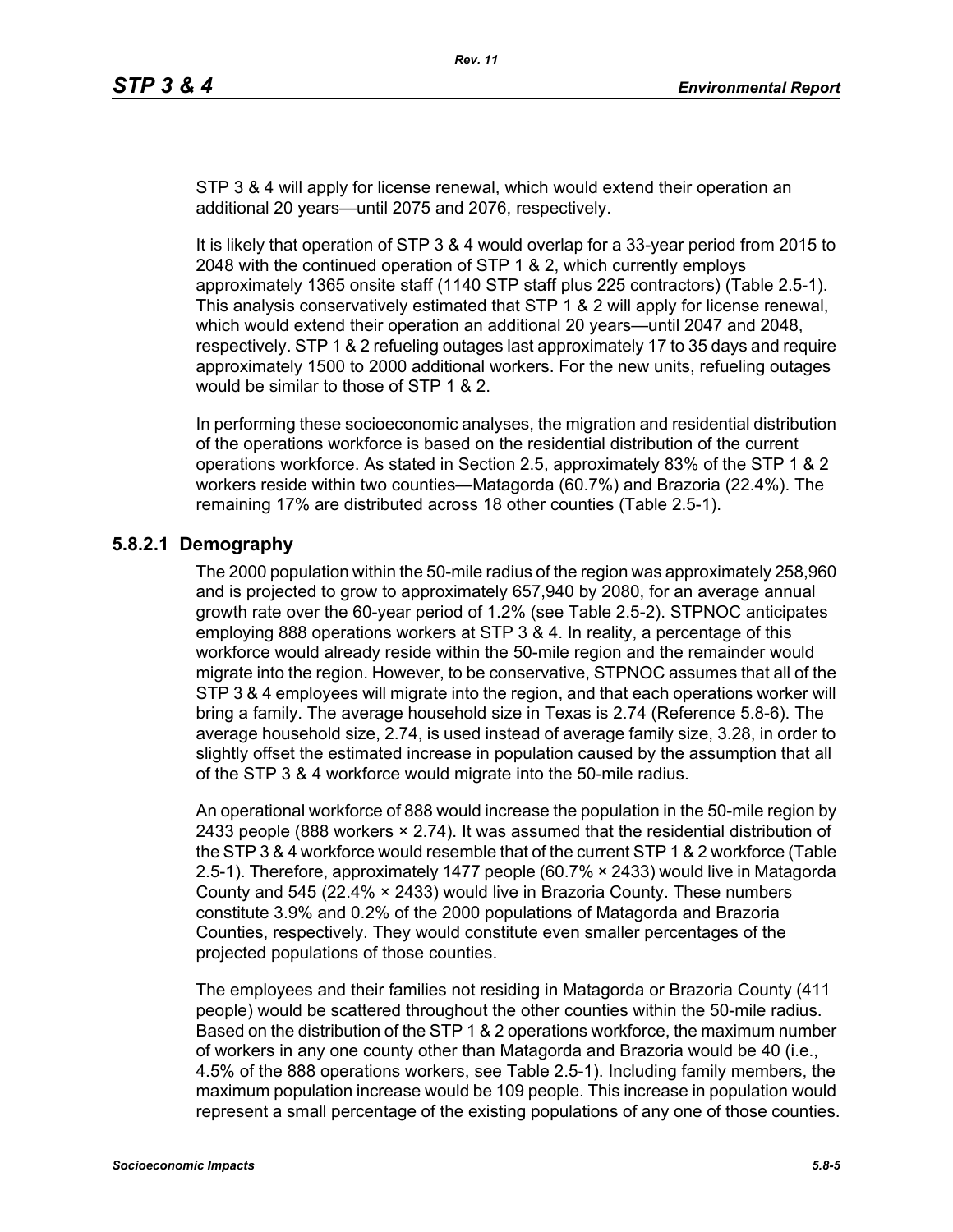Additional jobs in the region would result from the multiplier effect attributable to the new operations workforce. In the multiplier effect, each dollar spent on goods and services by an operations worker becomes income to the recipient who saves some but re-spends the rest. The recipients' re-spending becomes income to someone else, who in turn saves part and re-spends the rest, and so on and so forth. The number of times the final increase in consumption exceeds the initial dollar spent is called the "multiplier." The U.S. Department of Commerce Bureau of Economic Analysis Economics and Statistics Division provides multipliers for industry jobs and earnings (Reference 5.8-7). The economic model, RIMS II, developed by the U. S. Department of Commerce, Bureau of Economic Analysis incorporates buying and selling linkages among regional industries and is used to estimate the impact of new nuclear plantrelated expenditure of money in the region of interest. For every operations job at the new units, an estimated additional 1.47 jobs would be created in the 50-mile region, which means that 888 direct jobs would result in an additional 1305 indirect jobs for a total of approximately 2193 new jobs in the region (Table 5.8-1). Since most indirect jobs are service-related and not highly specialized, most, if not all, indirect jobs would likely be filled by the existing workforce within the 50-mile region. For every dollar spent by a worker, an estimated additional 0.56 dollars would be injected into the regional economy (Reference 5.8-7).

# **5.8.2.2 Impacts to the Community**

# **5.8.2.2.1 Economy**

The impact of the operation of STP 3 & 4 on the local and regional economy depends on the region's current and projected economy and population. The economic impacts of a potential 60-year period of operation are discussed below.

In the other socioeconomics sections in Chapter 5, all new operating personnel are conservatively assumed to come from outside of the 50-mile region. The reason that approach is considered conservative is that stresses to regional resources, such as water supplies, would be greater with a larger in-migration and would be considered negative. Conversely, with respect to the regional economy, a larger in-migration of project-related population would be considered positive. Therefore, to avoid overstating the level of impact to the economy, a range of impacts based on 50% to 100% of the operations workforce migrating into the 50-mile radius is considered.

The employment of the operations workforce for such an extended period of time would have economic and social impacts on the surrounding region. Matagorda County would be the most affected county in the 50-mile region because it would have more employees residing than any other county, and it would receive property tax revenues assessed on the new units. The influx of people spending wages, paying taxes, using public services and utilities, and building houses has a more noticeable impact on Matagorda County with its lower population, than Brazoria County, which has a greater population and would also have an influx but not as large.

The wages and salaries of the operating workforce would have a multiplier effect that would result in an increase in business activity, particularly in the retail and service industries. Assuming the entire operations workforce would migrate into the 50-mile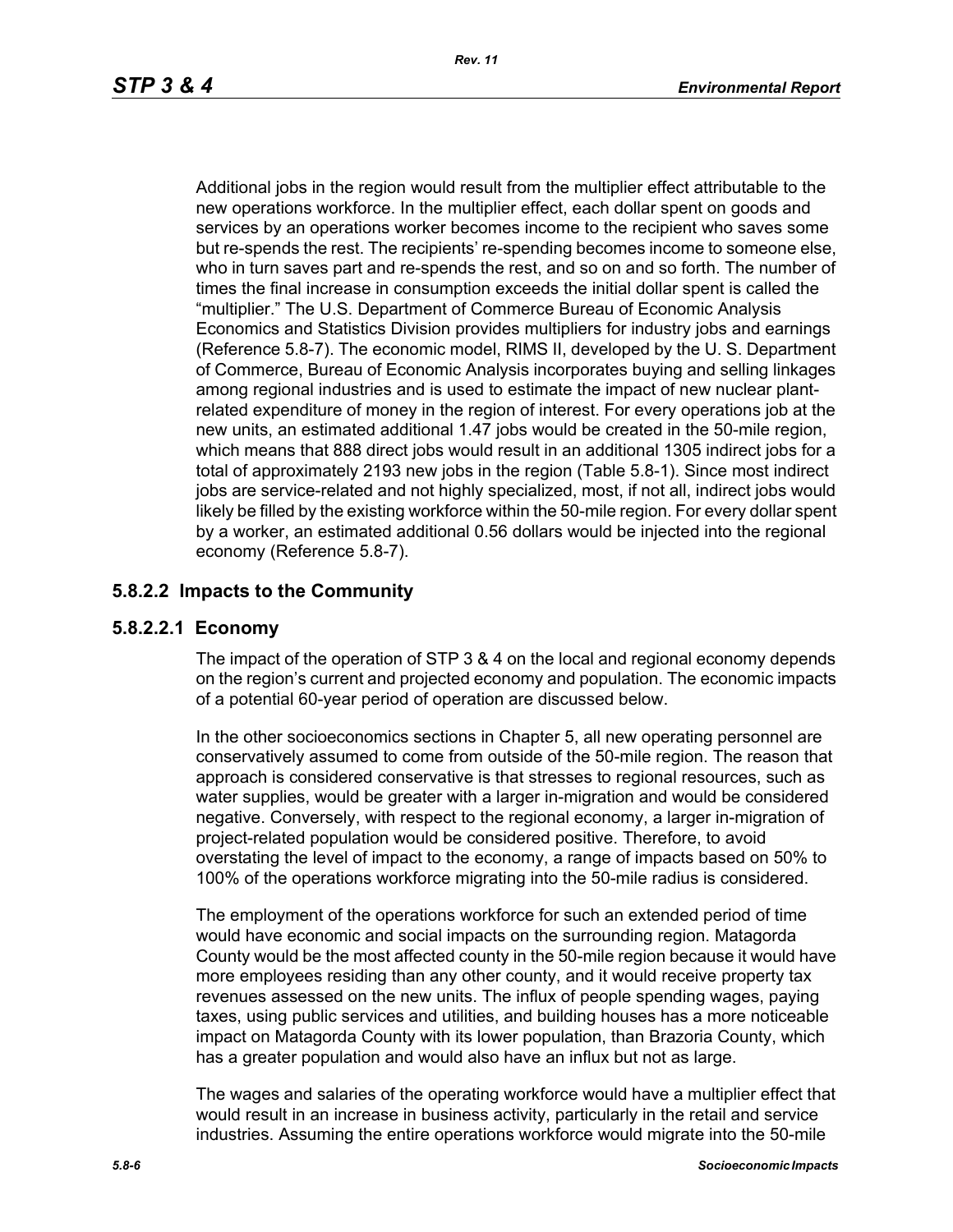radius, the creation of 888 jobs would inject \$90,181,728 to \$110,129,760 per year into the regional economy. If only half of the workers would migrate into the region (assuming the other half would already reside within the region), this dollar impact would be reduced by 50%. These conclusions are analyzed below.

The wage range of a nonmanagerial operations worker is assumed to be \$65,100 to \$79,500 per year. Managerial staff wages would be larger, but these employees comprise a smaller percentage of the workforce. Therefore, to be conservative, the nonmanagerial wage range was used. The range was multiplied by the number of workers—888—to calculate total dollars earned per year of \$57,808,800 to \$70,596,000.

An earnings multiplier for the power generation and supply industry in the two-county region, 1.56 (Reference 5.8-7), was applied to the total dollars earned per year. According to these calculations, the total impact of worker wages on the 50-mile region would be between \$90,181,728 and \$110,129,760 per year. If only 50% of the operations workforce would migrate into the region, the dollar impact would be \$45,090,864 to \$55,064,880 per year. (Note: STPNOC acknowledges that the earnings multiplier is for the two-county region, but believes that this multiplier is reasonably representative of the balance of counties within the 50-mile radius.)

As stated previously in Subsection 5.8.2.1, for every new operations job, an estimated additional 1.47 indirect jobs would be created, which means that the 888 direct jobs would result in an additional 1305 jobs for a total of 2193 jobs. If 50% of the operations workforce would migrate into the 50-mile region, then 444 direct jobs would result in an additional 653 additional jobs, for a total of 1097 new jobs.

Most indirect jobs would be service-related, not highly specialized, and filled by the existing workforce within the 50-mile region, particularly the two counties of interest. There are currently 8870 unemployed workers in the two counties. This equates to a 5.9% unemployment rate in the two counties. Some or all of the indirect jobs created by the operations workforce would be filled by unemployed workers in these counties. This would have a positive impact on the economy by providing new business and job opportunities for local residents.

Because of the estimated distribution of the workers, Matagorda County would experience 60.7% of this economic activity and Brazoria County would experience approximately 22.4%. Matagorda County would be the most affected. Beyond Matagorda County, the impacts would become more diffuse since a smaller percentage of the workforce would live in the other counties and the larger economic bases of some counties, particularly Brazoria County, would serve to dilute any impacts.

Therefore, the impacts of STP 3 & 4 operations on the economy would be beneficial and SMALL everywhere in the region except Matagorda County, where the impacts would be beneficial, MODERATE, and positive, and mitigation will not be warranted.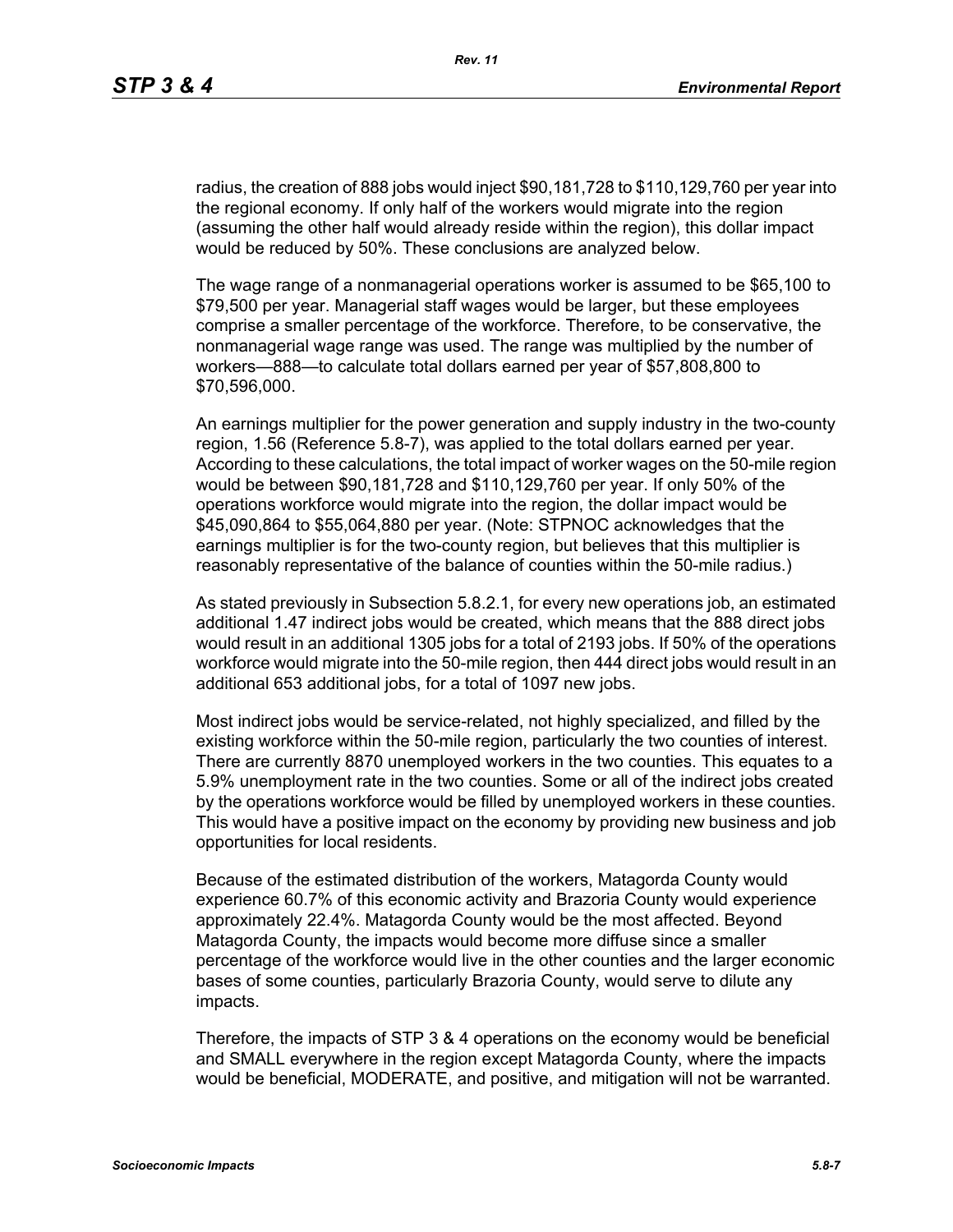# **5.8.2.2.2 Taxes**

Several types of taxes would be generated by the operation of STP 3 & 4, which would begin operation in 2015. In addition to taxes currently paid, NINA Texas 3 LLC and NINA Texas 4 LLC (STPNOC's only owner subject to taxation) would pay additional franchise, sales, and property taxes based on the value and power generated by STP 3 & 4 and on operating expenditures. New workers and their families would also contribute sales and property tax revenues to the area.

Subsection 4.2.2.2.2 provides a detailed description of the significance categories applicable to tax impacts, which are derived from the analysis in the Generic Environmental Impact Statement (GEIS) for License Renewal of Nuclear Plants (NUREG-1437). STPNOC reviewed this methodology and determined that the significance levels were appropriate to apply to an assessment of tax impacts as a result of STP 3 & 4 operations. In summary, significance levels are considered SMALL if new tax payments are under 10% of the taxing jurisdiction's revenue, MODERATE if payments are 10% to 20%, and LARGE if payments represent more than 20% of revenue.

#### Personal Income and Corporate Franchise Taxes

As noted in Subsection 2.5.2.3, Texas has no personal income tax, but recently amended the law to extend coverage of the franchise tax on businesses; the changes take effect January 1, 2008. To date, NRG (STPNOC's only taxable ownership entity) has not been required to pay franchise tax on STP 1 & 2. As of July 2007, the state of Texas has not yet completed the implementing regulations for the new law, and the applicability of the franchise tax to various types of ownership structures is not yet fully defined.

The franchise tax is a gross margin tax (i.e., it is calculated on revenues less allowable operating costs). Under the energy industry's current unregulated environment, neither revenues nor operating costs are fully predictable for several years in the future. Therefore, NRG has estimated a range for annual franchise tax payments on STP 3 & 4. For STP 3, payments are based on gross margin estimates of \$468 to \$543 million per year, yielding franchise tax payments of \$4.7 to \$5.4 million, while payments for STP 4 would be based on gross margin estimates of \$390 to \$470 million per year, yielding franchise tax payments of \$3.9 to \$4.7 million. These estimates assume that STP 3 & 4 would be 100% privately owned and fully subject to the franchise tax. If part of the ownership were to include publicly-owned organizations (as is currently the case for STP 1 & 2), and if these organizations were not fully subject to the franchise tax, the tax payments would be lower.

Based on these estimates (and assuming 100% private ownership), the owners of STP 3 & 4 would pay an estimated \$4.7 to \$5.4 million in franchise taxes in 2015, the first year of operation for STP 3, and an estimated \$8.6 to \$10.0 million in 2016, when STP 4 comes on line, and in subsequent years. The state of Texas has projected franchise tax revenues for the 2008-2009 biennium at over \$5.8 billion (or \$2.9 billion per year) (Reference 5.8-8). Since the tax applicability will change substantially beginning in 2008, it is not possible at this time to project the revenue to years 2015–2016.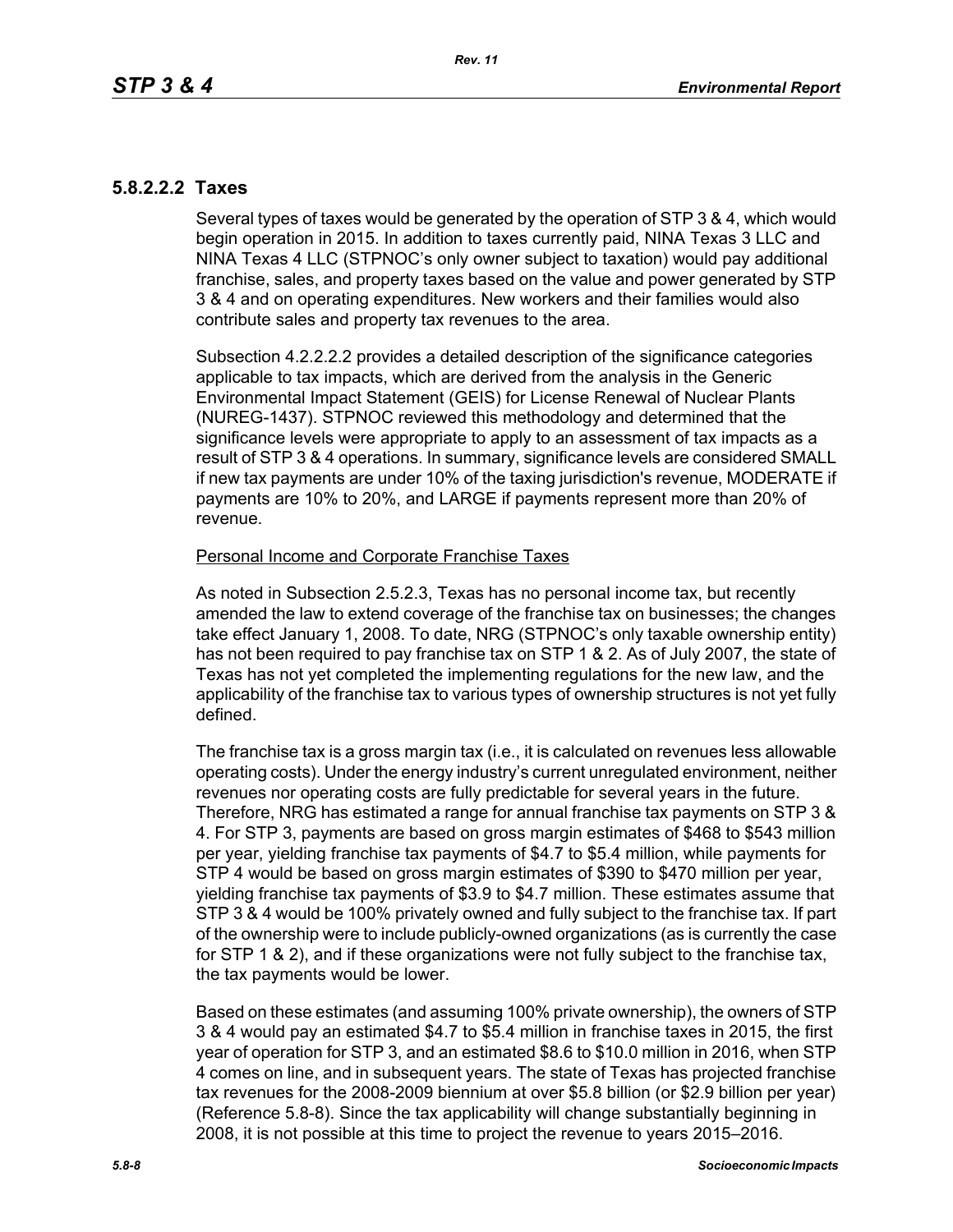However, the projected payments for STP 3 & 4 represent well under 1.0% of the state's projected franchise tax revenues for 2009. It is likely that franchise tax payments for STP 3 & 4, beginning in 2015 would represent a SMALL positive impact to the state of Texas for franchise tax collections.

In addition to direct taxes paid for STP 3 & 4, local operating expenditures as well as purchases by the operating workforce would have a multiplier effect on the local economy, where money would be spent and re-spent within the region. Because of this multiplier effect, businesses in Matagorda County and adjacent areas, particularly retail and service sector firms, could experience revenue increases, and there may be prospects for new startup firms and additional job opportunities for local workers. Existing and new firms could generate additional profits, which would further contribute to increased franchise taxes, although the exact amount is unknown. Impacts would be positive and SMALL.

STP's expansion could also stimulate the formation of new businesses and the expansion of existing firms; these businesses would increase Texas franchise tax collections. Thus, the business tax base in the region would expand, especially in Matagorda County, but also in adjacent counties where STP's expansion could stimulate the economy. Impacts to Texas franchise tax collections would be positive and SMALL.

#### Sales and Use Taxes

The state of Texas, Matagorda County, and cities and counties surrounding the STP site would experience an increase in the amount of sales and use taxes collected. Additional sales and use taxes would be generated by retail purchases by the operating workforce, and from increased expenditures by STPNOC for the operation of STP 3 & 4.

Currently, it is difficult to assess the extent of impact on sales and use tax collections from the new workforce. Matagorda County has a small population and is predominantly rural, with limited shopping or entertainment options. The Houston metropolitan area is the retail center of the region, so it is likely that suburbs and towns along the southern part of greater Houston, such as Lake Jackson in Brazoria County, would realize the greatest increase in, and derive the greatest benefit from, sales taxes, although this would be a SMALL positive impact relative to their overall sales tax revenues. However, it is also likely that Bay City and, to a much lesser extent, Palacios, would also experience SMALL to MODERATE positive impacts from increased sales tax collections. In absolute terms, the amount of sales and use taxes collected over a potential 60-year operating period could be large, but SMALL when compared to the total amount of taxes collected by Texas and the affected counties and cities.

STPNOC has estimated annual expenditures for goods and services during operations at \$60 million, and estimates that 20%, or \$12 million, would be spent locally. To approximate the impact on state and local sales tax revenues, the total was taken as a percentage of increase over the latest year for which actual sales tax revenues were available. It was assumed that none of the items is exempt from sales tax, and that all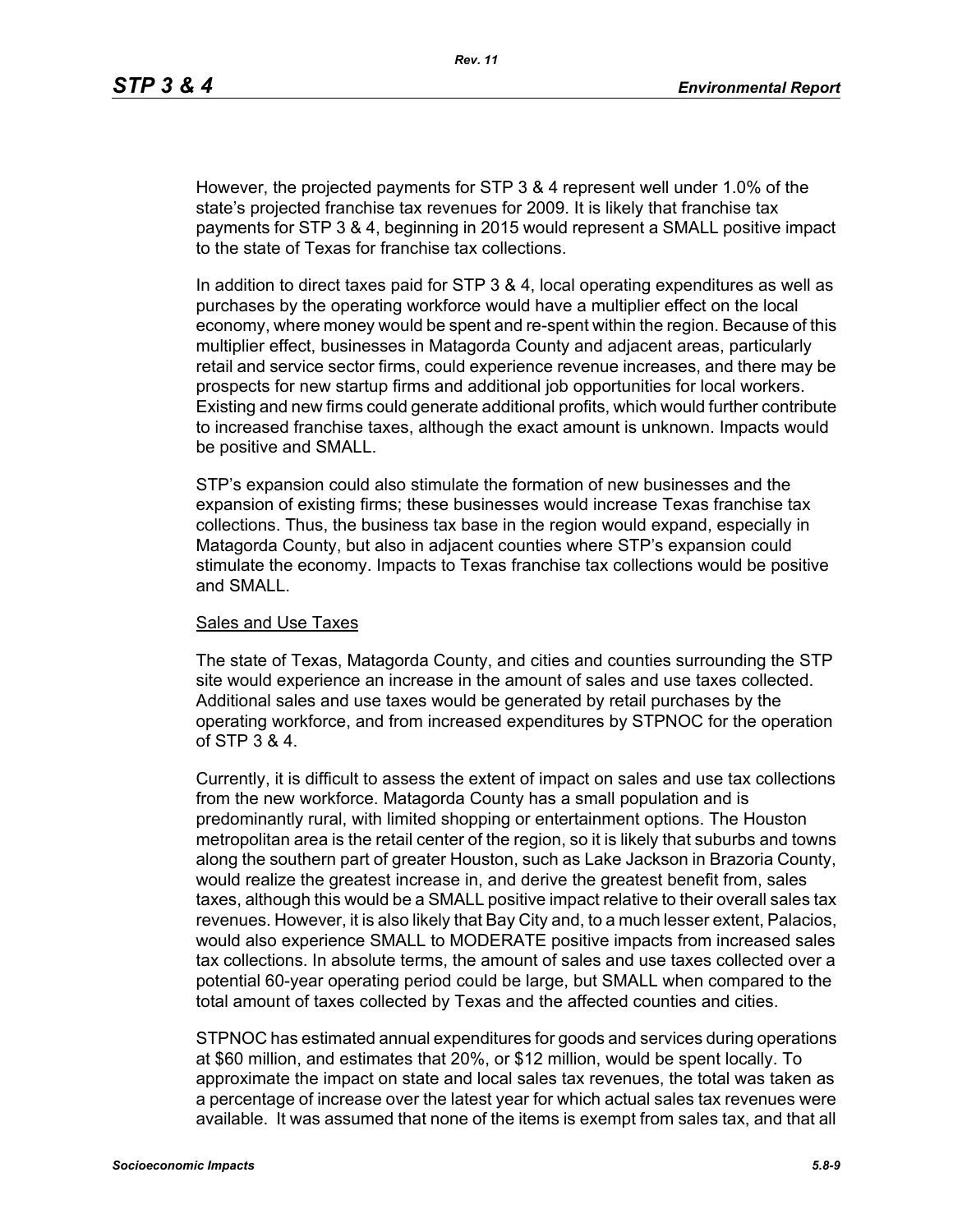are subject to Texas sales or use tax. Because of the limited retail opportunities in Bay City and Palacios, a sensitivity analysis was performed to assess the range of impacts from spending 10% to 100% in each jurisdiction. The analysis also addressed the uncertainty regarding private/public ownership of STP 3 & 4 (as noted above, STP 1 & 2 are currently 44% investor-owned and 56% publicly-owned). Only the privatelyowned segment is subject to sales tax. Therefore, scenarios for 44%, 60%, 80%, and 100% private ownership were assessed. The analysis is presented in Table 5.8-2.

Depending on the ownership scenario, annual Texas sales tax revenues would range from \$1.65 million to \$3.75 million, representing an increase over 2006 sales tax revenues of 0.009% and 0.021%, respectively, a SMALL and positive impact.

Annual impacts to Bay City or Palacios tax revenues were estimated to range from a low of \$10,590 (44% private ownership with only 10% subject to local taxation) to \$240,000 (100% private ownership and 100% spent in either city). (Both cities impose a 2% sales tax, so the potential sales tax revenues are identical.) The associated increases over Bay City's 2005 sales tax revenues (\$3.7 million) range from 0.3% to 6.5%, while the increases over Palacios' 2006 sales tax revenues (\$219,500) could range from 4.8% to 109.3%. However, because of the limited availability of goods and services, it is unlikely that a major proportion of expenditures would occur in Bay City. At the present time, it is not possible that more than a small proportion of purchases would occur in Palacios, whose population is roughly one-fourth of Bay City's. Based on current retail opportunities, it is likely that impacts to either locale would be positive and SMALL to MODERATE. However, if additional STP suppliers were to locate within either city, sales tax revenue impacts could range from SMALL to LARGE.

#### Other Sales- and Use-Related Taxes

Visitors to STP during the operations of STP 3 & 4, as well as workers used for outage maintenance activities over the life of the new (and existing) units, would use local motels and pay the hotel occupancy tax that is imposed by the state of Texas (currently 6%) and the City of Bay City (currently 7%). Because of Bay City's small population, MODERATE benefits to the city could result from these tax collections, while benefits to the state of Texas would be SMALL when compared to overall hotel occupancy tax collections.

With new residents, the cities of Bay City and Palacios would receive positive impacts from increased sales tax collections on telecommunications services and on the residential use of gas and electricity. The amounts are unknown at this time but are expected to be relatively SMALL.

#### Property Taxes — Counties and Special Districts

During the operation of STP 3 & 4, the additional assessed valuation of the plant (over the existing amount for STP 1 & 2) would be based on some combination of cost, income from the sale of electric power, and market value. Some inputs to the formulas would be negotiated between the owners of STP 3 & 4 and the appraisal district.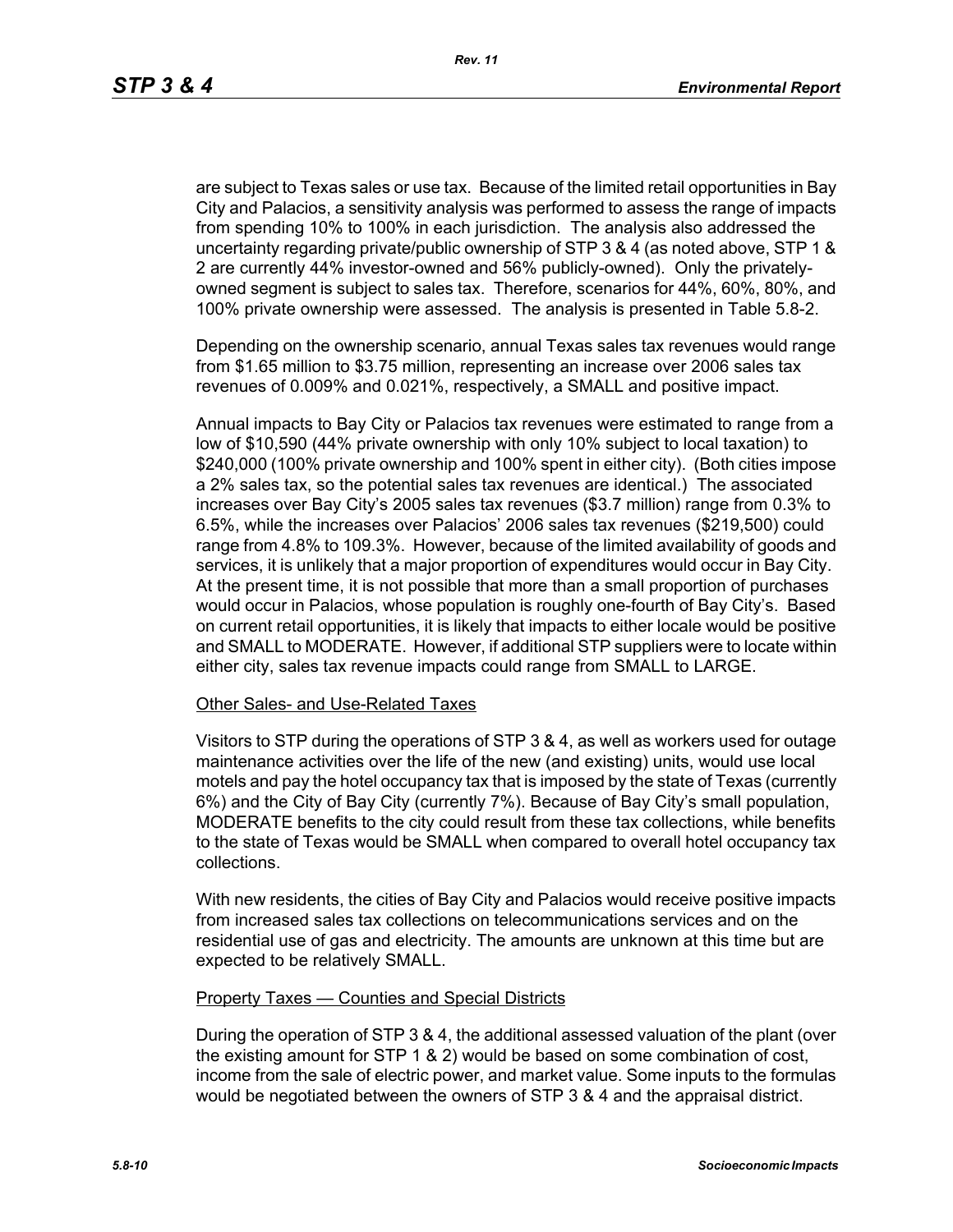During the 60-year operation period for STP 3 & 4, the plant owners subject to taxation would pay additional property taxes to Matagorda County, the Matagorda County Hospital District, Navigation District #1, Drainage District #3, the Palacios Seawall District, and the Coastal Plains Groundwater Conservation District (see Table 2.5.2.3- 15) based on the appraised valuation.

These property tax payments would be one of the main sources of economic impact related to the operation of STP Units 3 & 4. Currently, tax payments on STP Units 1 & 2 represent approximately 75% of the total property taxes received by Matagorda County (see Table 2.5-14). Property taxes to be paid by the owners for STP 3 & 4 during operations would depend on many factors, including millage rates, the percent ownership of each co-owner, and the co-owner's taxable status. Therefore, the valuation amount, and actual taxes that would be paid, cannot be determined at this time. In order to estimate the magnitude of impact on Matagorda County property tax revenues, however, ownership scenarios were used to estimate tax payments. These estimates are based on the assumption that STP Units 3 & 4 would be assessed at a similar value to Units 1 & 2. Table 5.8-5 presents the results of this analysis, which reveals that property tax revenues for Matagorda County and the affected special districts would increase substantially over 2006 total levies, from 25.6% (Coastal Plains Groundwater Conservation District, under the 44% ownership scenario), to 188% (Palacios Seawall District, under the 100% ownership scenario). It is likely that over the coming years, tax collections unrelated to STP could increase. In this case, the impacts shown in the analysis could be overstated. Other factors would also affect the precise amount of impact for the various entities. However, it is highly likely that the tax payments for STP Units 3 & 4 after the units begin operation would represent a very LARGE and positive impact to all of the taxing entities and to their other taxpayers.

Property tax revenues in Matagorda County and adjacent counties would also derive from new residents associated with the operation of STP 3 & 4. These increases would have a positive and SMALL impact on tax revenues in more heavily populated jurisdictions such as Brazoria County, but in Matagorda County, with a much smaller population, the relative impacts would be positive and SMALL to MODERATE.

#### Property Taxes — Independent School Districts

As discussed in Subsection 2.5.2.3.5, the owners of STP 1 & 2 pay taxes to the Palacios independent school district (ISD) and is its largest taxpayer. Expected increases in the appraised valuation of the STP facility as a result of operation of STP 3 & 4 would result in larger tax payments to the ISD. However, under current Texas school funding guidelines, additional revenues paid to Palacios ISD (a property-rich district) would flow to the state of Texas for redistribution to property-poor districts (see Subsections 2.5.2.3.5 and 4.4.2.2.2). Although the amount of the increased tax payments cannot be known at this time, the larger payments would provide a relatively SMALL positive impact to the state of Texas as a whole. If Texas were to change its school funding mechanism, impacts to school districts would be different in a way that is impossible to predict.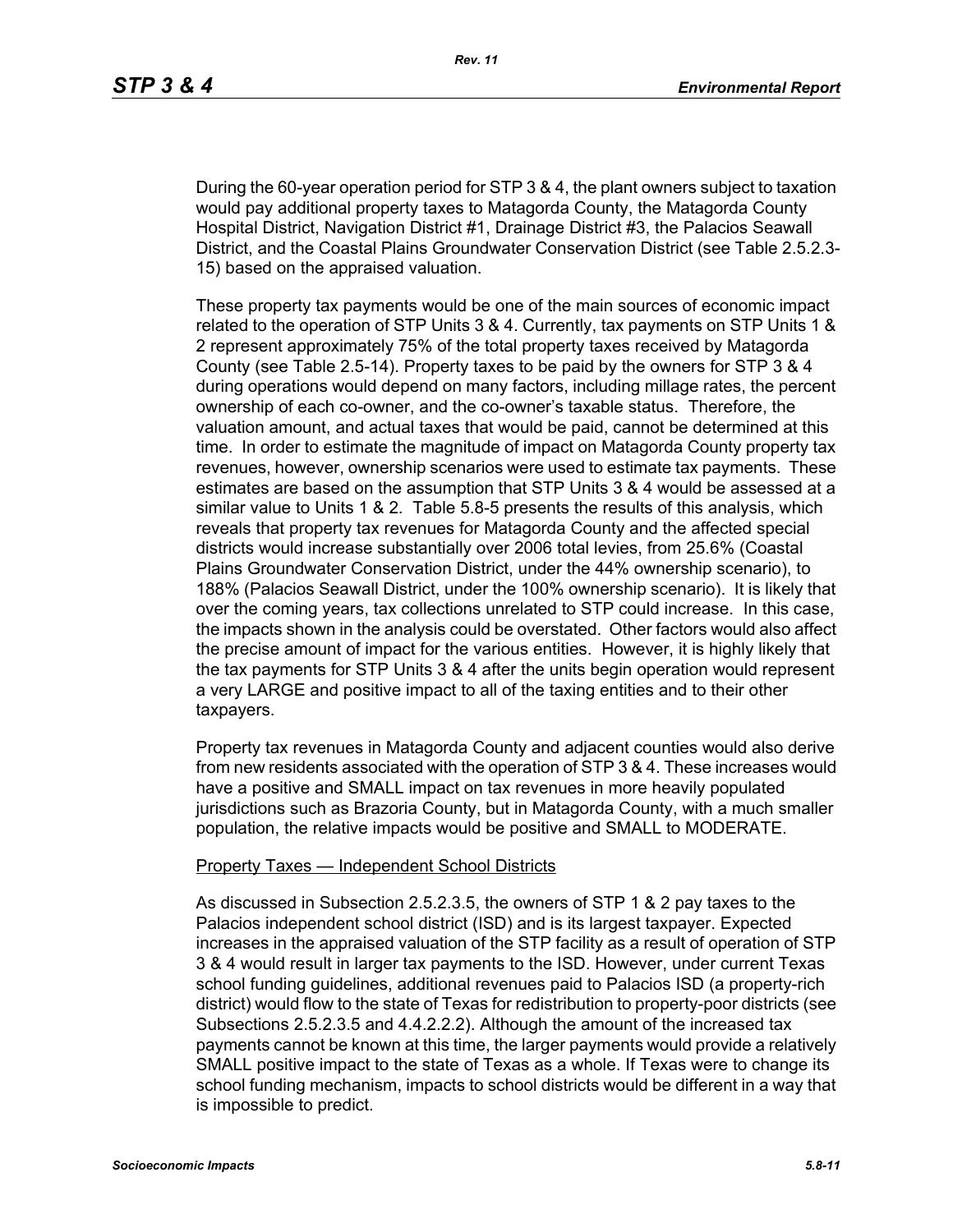The increased number of workers required to operate STP 3 & 4 could result in larger enrollments in Palacios schools (see Subsection 5.8.2.2.8). Since the Texas school funding formula is based on weighted average daily attendance, increases in the number of students would lead to increased revenues for the Palacios ISD, but would also result in the additional expenses related to a larger student body. Fiscal impacts to the Palacios ISD from increased enrollment would be SMALL to MODERATE.

Other school districts in the area do not receive property tax revenues from STPNOC, but could experience larger enrollments as STPNOC workforce grows with the operation of STP 3 & 4. Fiscal impacts to these districts would vary from SMALL to MODERATE, depending on the size of their existing enrollment, the amount of enrollment increases, their existing property tax revenues, and their status as a "property-rich" or "property-poor" school district under Texas school funding wealth equalization guidelines. These impacts are discussed more fully in Subsection 5.8.2.2.8.

The Texas Economic Development Act (Act) gives Texas school districts the ability to attract large capital investment by granting a limitation on the taxable value of such investments (Tax Abatement). The State Legislature expanded the Act in 2007 to allow investments in nuclear power plants to qualify for Tax Abatement by school districts (Amended Act). The actual legislation was HB2994. (Reference 5.8-9). On November 1, 2007, NRG submitted its Application for Appraised Value Limitation on Qualified Property for STP Unit 3 to the Palacios ISD for this abatement. Moak, Casey & Associates of Austin, Texas, prepared a study of the fiscal impacts of this application for the Palacios ISD (Reference 5.8-14).

Palacios Independent School District (PISD) received NRG Energy's application for tax abatement re: "Application for Appraised Value Limitation on Qualified Property" for STP Unit 3 and Unit 4 on July 30, 2007 and amended on November 1, 2007 at the request of the Texas Comptroller's Office, where NRG Energy divided the original application into two applications, one for Unit 3 and one for Unit 4. Moak and Casey were contracted to conduct the fiscal and economic impact of the tax abatement agreement as a function of submission of the application to PISD in September 2007.

After the Texas Comptroller's Office issued their affirmative opinion letter on March 31, 2007, PISD Board of Trustees approved and signed the tax abatement agreement with NRG Energy on June 9, 2008. The findings of the PISD Board are summarized as follows:

- The Applicant (NRG) and the project (STP 3 & 4) meet the required long-term economic growth goals in terms of investment, job creation, and salary levels, and that the "subsequent economic effects on the local and regional tax bases will be significant. In addition, the impact of the added infrastructure will be significant in the region."
- The "economic condition of Matagorda County, Texas is in need of long-term improvement."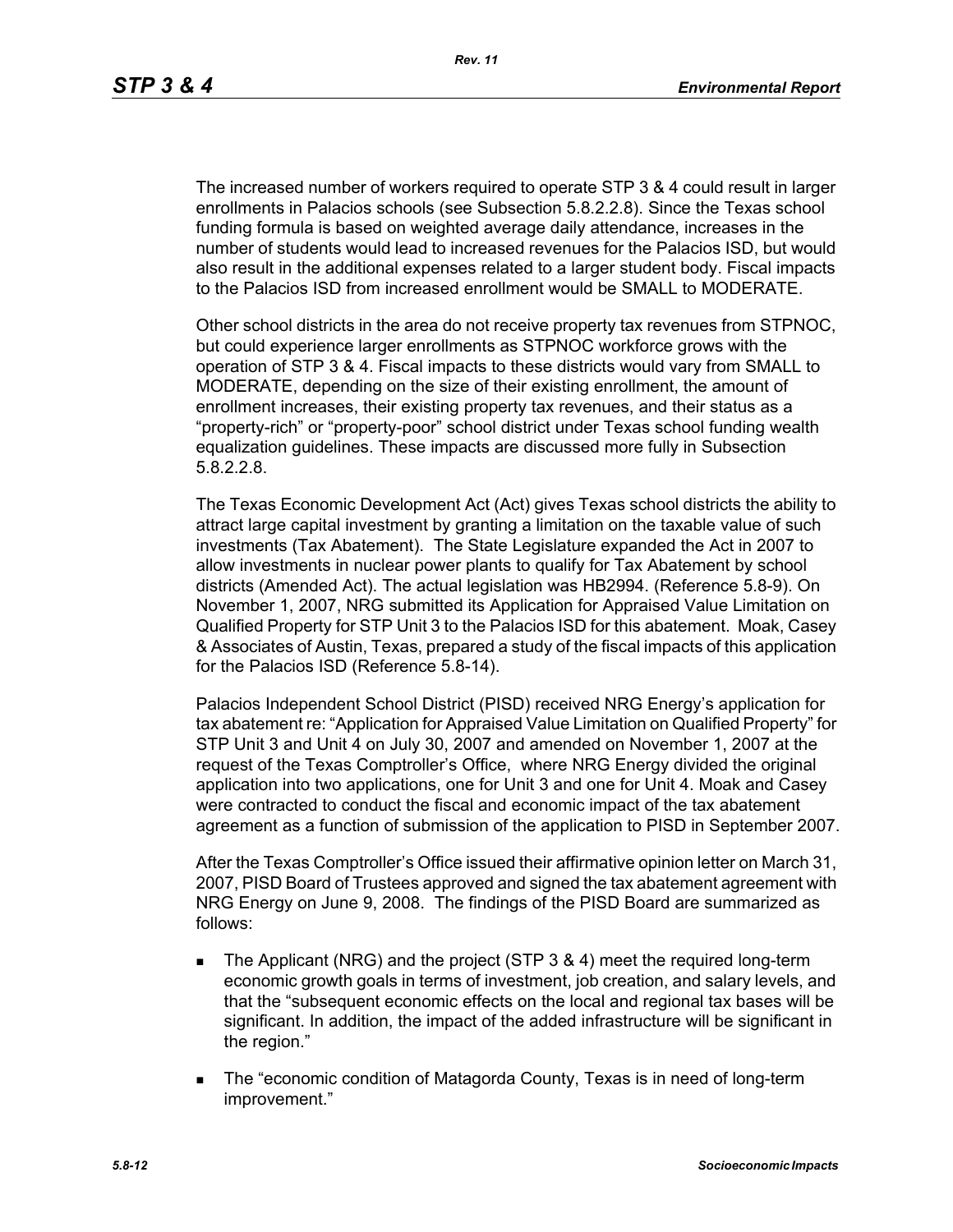*Rev. 11*

- The ISD has adequate capacity to add 200-300 students without additional facilities.
- **The ISD would "incur an initial revenue loss without the proposed Agreement,** especially in the fourth year of the Agreement. However, with this Agreement, the negative consequences of granting the abatement are offset through the revenue protection provisions agreed to by the Applicant and the District. Additional revenue protection measures are also in place for the duration of the Agreement."
- The Moak, Casey report found that the project would add \$3.7 billion to the ISD's tax base, allowing a reduction in the I&S (debt service) tax rate from \$0.15 to \$0.04 with the addition of STP 3 & 4, and to \$0.0615 with just the addition of STP 3.

In conclusion, the Board found that "it is in the best interest of the District" to enter into the Agreement.

It is anticipated that the long term positive economic impact of this project on the state and local community will far exceed any initial foregone tax revenue.

#### Summary of Tax Impacts

Therefore, the overall potential beneficial impacts of taxes collected during the operational period of STP 3 & 4 would be positive and MODERATE to LARGE in Matagorda County and to other taxing jurisdictions within the county, beneficial and SMALL to MODERATE to the Palacios ISD, and positive and SMALL in surrounding areas and in the state of Texas. Mitigation would not be warranted.

### **5.8.2.2.3 Land Use**

NUREG-1437, which provides the methodology used to prepare the socioeconomics section, presents an analysis of offsite land use during license renewal (i.e., operations) that is based on:

- The size of plant-related population growth compared to the area's total population
- The size of the plant's tax payments relative to the community's total revenue
- The nature of the community's existing land-use pattern
- The extent to which the community already has public services in place to support and guide development

In the same document, NRC presents an analysis of offsite land use during refurbishment (i.e. large construction activities) that is based on population changes caused by refurbishment activities. STPNOC reviewed the criteria and methodology in NUREG-1437 and determined that NRC's criteria and methodology are appropriate to evaluate socioeconomic impacts of operation of new units.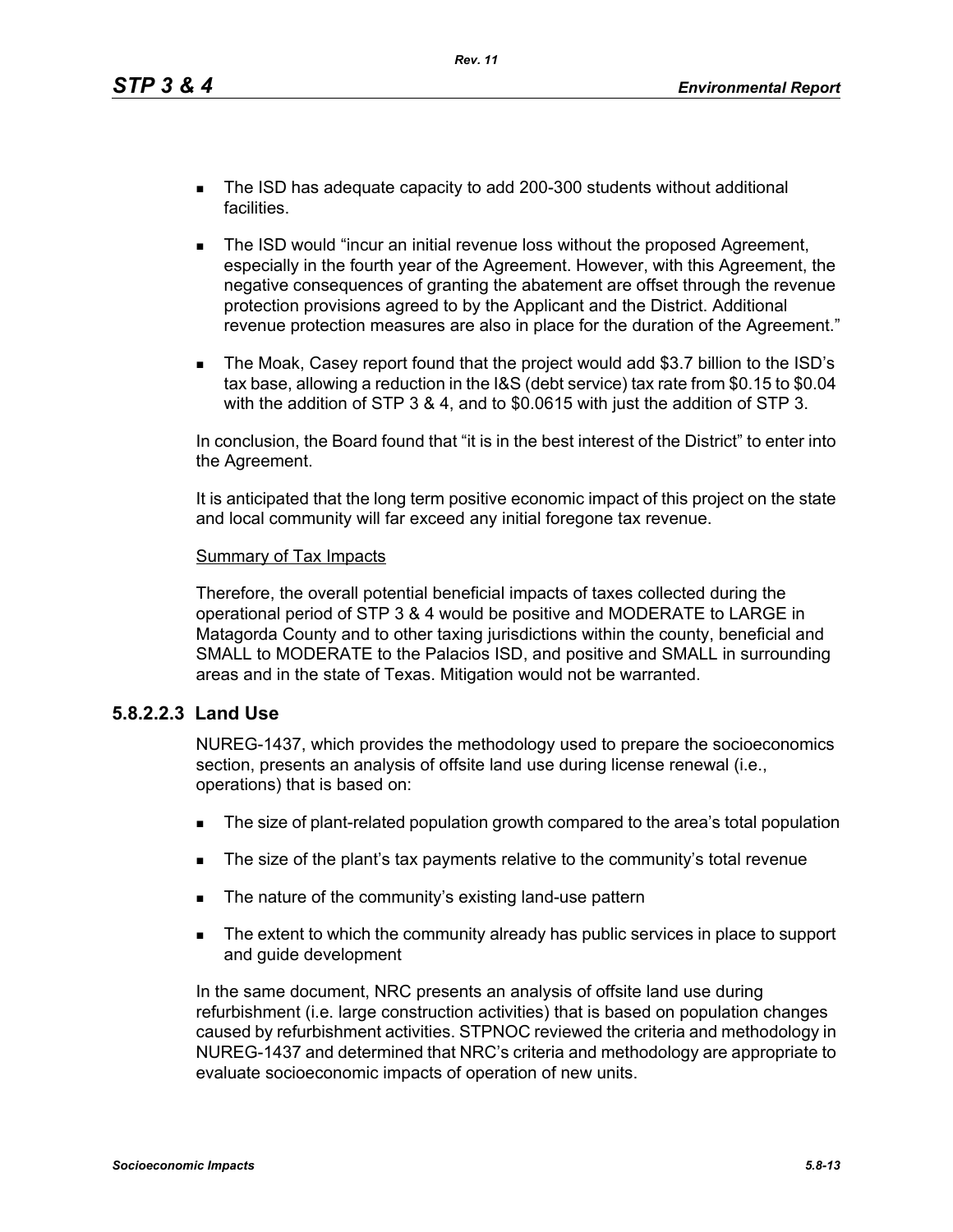Matagorda County is the focus of the land use analysis because the new units and the majority of the workforce would reside there and Matagorda County and its municipalities would be the primary recipients of STP 3 & 4 property tax payments.

First, based on the case-study analysis of refurbishment in NUREG-1437, NRC concluded that all new land-use changes at nuclear plants would be:

SMALL **If population growth results in very little new residential or** commercial development compared with existing conditions and if the limited development results only in minimal changes in the area's basic land use pattern. MODERATE **If plant-related population growth results in considerable new** residential and commercial development and the development results in some changes to an area's basic land use pattern. LARGE **If population growth results in large-scale new residential or** commercial development and the development results in major changes in an area's basic land-use pattern.

Second, NRC defined the magnitude of refurbishment-related population changes as follows:

- SMALL **If plant-related population growth is less than 5% of the study area's** total population, especially if the study area has established patterns of residential and commercial development, a population density of at least 60 people per square mile, and at least one urban area with a population of 100,000 or more within 50 miles.
- MODERATE If plant-related growth is between 5% and 20% of the study area's total population, especially if the study area has established patterns of residential and commercial development, a population density of 30 to 60 people per square mile, and one urban area within 50 miles.
- LARGE **If plant-related population growth and density is greater than 20% of** the area's total population is less than 30 people per square mile.

Third, NRC defined the magnitude of license renewal-related tax impacts as:

| <b>SMALL</b> | If the payments are less than 10% percent of revenue. |
|--------------|-------------------------------------------------------|
| MODERATE     | If the payments are between 10% and 20% of revenue.   |
| LARGE        | If the payments are greater than 20% of revenue.      |

Finally, NRC determined that, if the plant's tax payments are projected to be a dominant source of the community's total revenue, new tax-driven land-use changes would be LARGE. This would be especially true where the community has no preestablished pattern of development or has not provided adequate public services to support and guide development in the past.

Offsite Land Use in Matagorda County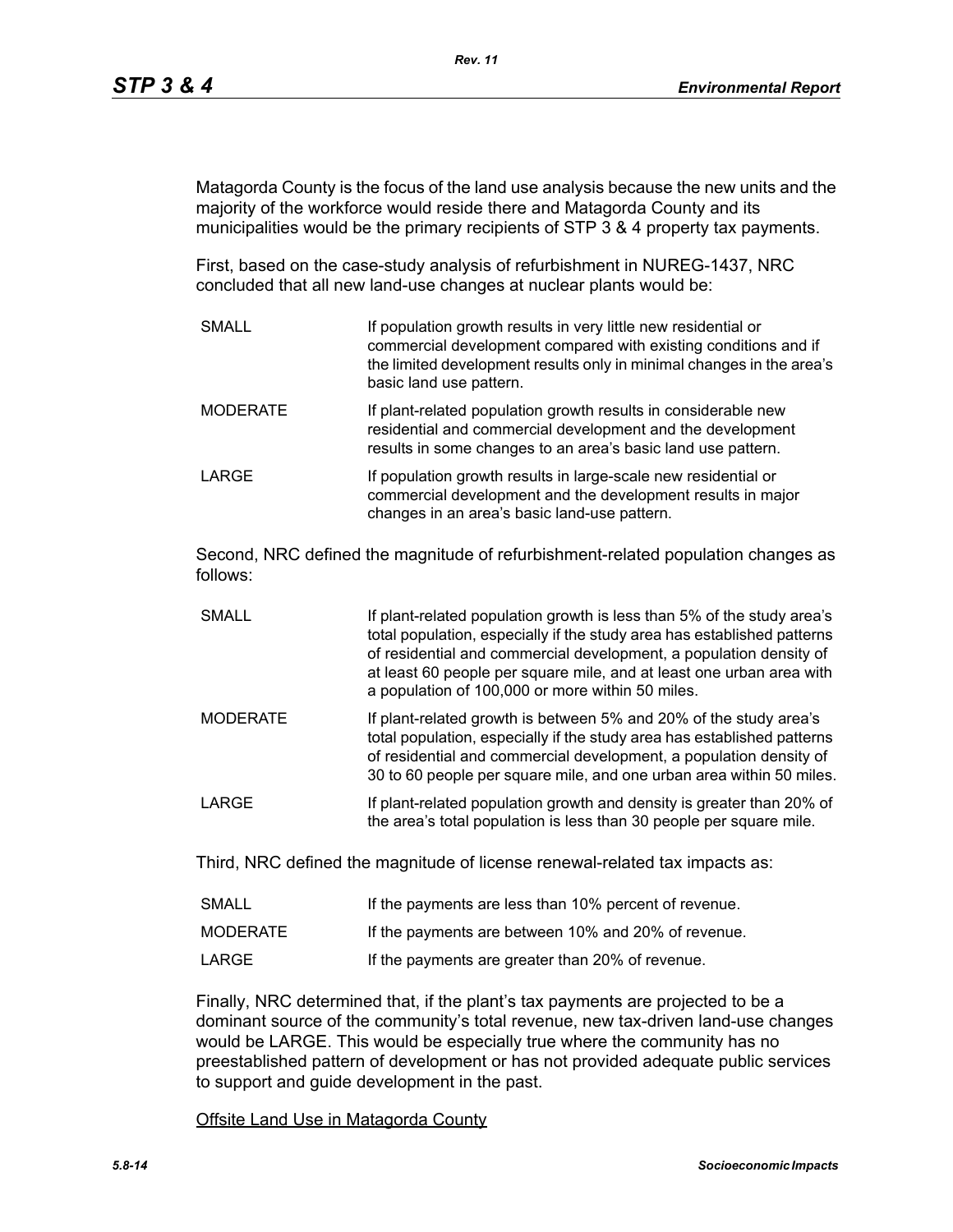Matagorda County covers an area of 1114 square miles (Subsection 2.5.2.4.1). In 2002, approximately 70% of the land area of Matagorda County consisted of farms and ranches (Subsection 2.2.3). There are only two incorporated cities in Matagorda County—Bay City, the county's seat, and the City of Palacios—and they have the two largest concentrations of population.

There is no formal land use planning or zoning at the county, city, or town level in Matagorda County; only subdivision regulations. However, the cities of Bay City and Palacios, do (Subsection 2.5.2.4.1). The city of Bay City is in the process of developing a planning committee and hopes to have it operating in the next several years (Subsection 2.5.2.4.1).

#### Operations-Related Population Growth Impacts

Based on the residential distribution of the current operations STP 1 & 2 workforce, 60.7% of the workforce needed to operate the new units would reside in Matagorda County. As stated in Subsection 2.5.1, the 2000 population of Matagorda County was 37,957, with a population density of 34.1 people per square mile (Reference 5.8-6). Operations-related population growth in Matagorda County would be 1347 workers and families, (Subsection 5.8.2.1), which equates to 3.6% of the total 2000 population of Matagorda County and a smaller percent of the projected 2020 population for Matagorda County. Four hundred ninety-seven workers and families would relocate to Brazoria County, while the remaining workers and families are expected to settle in the surrounding counties.

Using NUREG-1437 guidance, Matagorda County meets the NRC criteria for SMALL to MODERATE offsite land use impacts attributed to operations workforce population growth. Therefore, STPNOC concludes that offsite land use impacts attributed to operations workforce population growth would be SMALL to MODERATE.

#### Tax Revenue-Related Impacts

The STP owners' current tax payments represent 73%–75% percent of the total property taxes received by Matagorda County (see Table 2.5-14, Matagorda County Property Tax Information, 2000-2005). Using NUREG-1437 criteria, tax payments of the STP owners are of LARGE significance to Matagorda County. STPNOC expects that the new nuclear units would generate property tax revenues of a similar significance for Matagorda County. Additional tax information can be found in Subsection 2.5.2.3.

### **Conclusion**

From the land use perspective, Matagorda County is predominantly rural, and most of the land would likely continue to be used for agriculture purposes into the foreseeable future. Commercial and residential development in Matagorda County is minimal and has experienced little change. However, the operation of STP 3 & 4 would create an increase in residential and commercial activity, possibly converting some land to other uses such as housing developments, retail centers, public service facility expansions,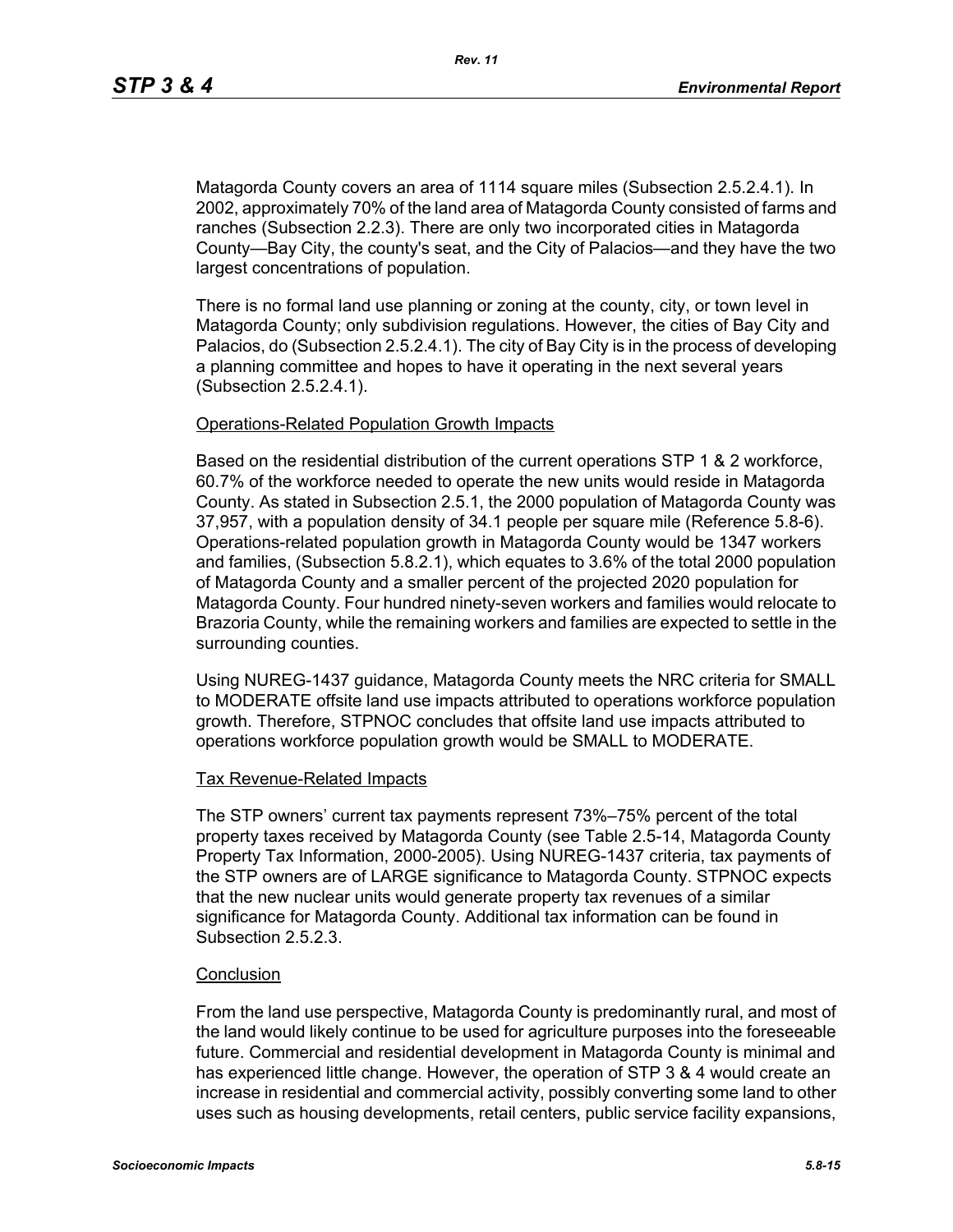etc. Because Matagorda County is rural, these land use conversions would have a noticeable impact.

Therefore, employing NUREG-1437 criteria, offsite land use changes would be considered SMALL to MODERATE in Matagorda County, as 50% of the movers are expected to remain in the area (Subsection 4.4.2.1). To mitigate these impacts, STPNOC would maintain communication with local and regional governmental and nongovernmental organizations, including but not limited to the Department of Housing and Community Affairs and the Matagorda County Economic Development Corporation, to disseminate project information in a timely manner. This would allow these organizations to be given the opportunity to plan accordingly.

### **5.8.2.2.4 Transportation**

Impacts of STP 3 & 4 operations on transportation and traffic will be greatest on the rural roads of Matagorda County, particularly FM 521, a two-lane, farm-to-market roadway that provides the only access to the STP site. Impacts on traffic are determined by four elements: (1) the number of operations workers and their vehicles on the roads, (2) the number of shift changes for the operations workforce, (3) the projected population growth rate in Matagorda County, and (4) the capacity of the roads.

STPNOC estimates it will employ an operation workforce of 888 workers to maintain and operate STP 3 & 4. This analysis conservatively assumes one worker per vehicle. The STP 1 & 2 workforce of 1365, including contractors, will access the STP site via FM 521, as would outage workers during scheduled outages for each unit. Traffic congestion will be most noticeable during shift-change, which will occur twice in a 24 hour period.

Traffic on FM 521, as measured by the 2005 Average Annual Daily Traffic was 2530 (62% of the total traffic) in the westward direction and 1543 (38%) in the eastward direction, with a total of 4073 (Table 2.5-12) (Subsection 4.4.2.2.4). Texas Department of Transportation (TXDOT) assumes the maximum vehicle capacity of FM 521 to be 58,420 pounds or 31,200 passenger cars, equaling 19,344 in the westward direction and 11,856 in the eastward direction.

For purposes of analysis it is assumed that 67% of the 4073 vehicles are attributable to the current STP 1 & 2 workforce.

Operations workers are on a 35-day rotation. On any given day, 58% of the total operations workforce will be on the day shift or in training, 23% will be on the night shift, and 19% will be off (Reference 5.8-9). After conservatively assuming that 67% of the traffic is due to STP workers, it is assumed that the majority of the traffic on FM 521 would occur during shift change (5:30 a.m.— 7:00 a.m. and 5:30 p.m.—7:00 p.m.). The night-to-day shift change (totaling 58% of the operations workforce) will result in the highest traffic count as approximately 1262 day-shift workers arrive and 500 night-shift workers leave. However, the arrival and departure times for workers will vary over a 1.5-hour time period, alleviating some congestion at the site entrance.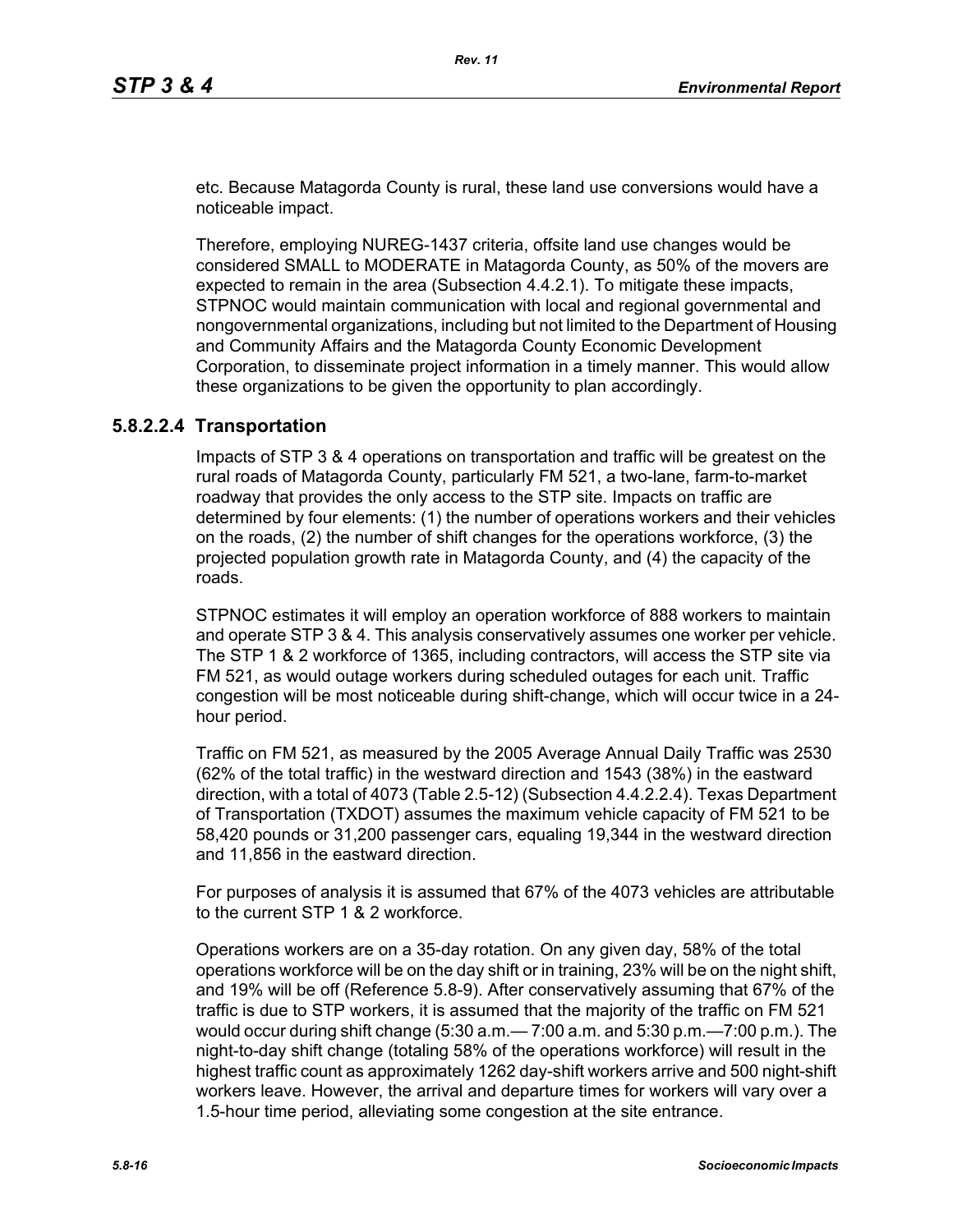The 2000 Matagorda County population was 37,957 and will increase by an estimated 18% by 2020 and 28% by 2040 (Table 2.5-5). However because most of the traffic on FM 521 is site-related and because of the conservative assumptions made regarding the timing of STP traffic, local traffic was not factored into the analysis.

FM 521 is has a functional class designation of two-lane, undivided, rural major collector, so there is enough capacity for 55,200 passenger cars or equivalent to 2130 passenger cars beyond the current 170-cars-per-hour use now. STP 3 & 4 operations will increase the existing STP workforce by 810 onsite workers divided into two shifts. It is assumed that the number of new operations workers per shift will be similar, in percentage, to the current operations workforce. Therefore, during the day-shift change, approximately 58% of the total 2175 (1365 current workers and 810 new workers) operations workers will leave the STP site while 23% will arrive as well as 134 (10% of the total 1343 non-plant related traffic) non-plant related vehicles, for a total of 1896 vehicles during the shift change, well within the maximum designated capacity of 2300 vehicles per hour. STP operations traffic will not exceed road capacity during shift change. There could also be as many as 2000 outage workers per unit (divided between two shifts) for approximately 17–35 days every 18 months. During outages, assuming 1500 to 2000 additional vehicles in a 24-hour period, for two 12.5 hour shifts, the number of vehicles on FM 521 could be 300 to 321 vehicles per hour.

STPNOC will stagger outage schedules so only one unit will be down at a time. Impacts to traffic will be MODERATE to LARGE during shift changes during outages and that mitigation is warranted. Mitigation could include widening of FM 521 to increase its capacity (TXDOT), and staggering of arrival and departure times.

## **5.8.2.2.5 Aesthetics and Recreation**

As with the original units, STPNOC will work to minimize the visual impact of the structures through use of topography, design, materials, and color. The embankment of the MCR, which varies in elevation from 65.75 feet mean sea level (MSL) to 67 feet MSL and is approximately 13 miles long, is the only structure related to the plant that is visible from offsite areas to the southeast along the Colorado River. Recreational users on the Colorado River are used to seeing the embankment of the MCR (Subsection 2.5.2.5). Since the topography surrounding the site is relatively flat (elevation of 23 MSL) and treeless, there is little to no screen for the plant from area roadways (Subsection 2.5.2.5). However, the majority of property surrounding the site is privately owned and not publicly accessible. The proposed location of STP 3 & 4 integrates well with the existing units, and the layout has been designed to give the originally designed appearance of a plant site with four units. STP 3 & 4 will be different in design to the existing units. The appearance of STP 3 & 4 will be similar to two large warehouse-like structures, as opposed to the domed structures currently housing STP 1 & 2 (Figure 3.1-2). The height of the tallest building in the new units will be constructed to match the existing units' tallest building, with a height of 140 feet. STPNOC has determined that impacts of operations on aesthetics will be SMALL and will not warrant mitigation.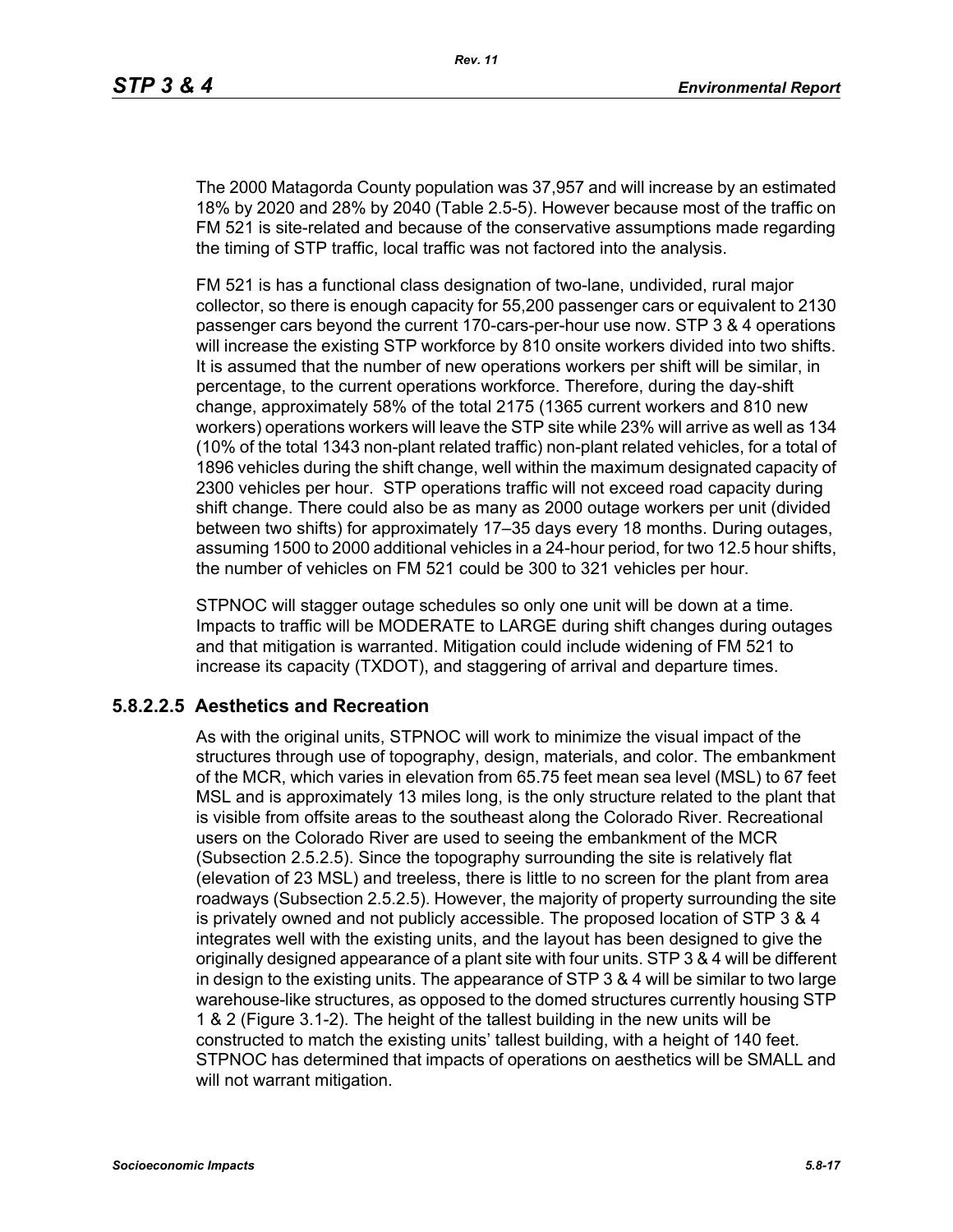The FM 521 River Park, which has trails, picnic areas, and a boat landing on the Colorado River, is upstream of the STP site approximately four miles west of Wadsworth. Additional operations worker traffic on FM 521 is not expected to adversely affect seasonal hunters, fishermen, and bird enthusiasts using the road to get to recreation facilities. Use of the boat landing located at FM 521 River Park is seasonal and not likely to coincide with shift traffic. Because it will be unlikely that hunters, fishermen, and bird enthusiasts will be on FM 521 at the same time as the workers, impacts will be SMALL and will not warrant mitigation. The operation of STP 3 & 4 at the existing STP site will not affect any other recreational facilities in the 50 mile region.

### **5.8.2.2.6 Housing**

For operation of STP 3 & 4, approximately 888 operations workers would migrate into the 50-mile region. Of these, approximately 539 and 199 workers would settle in Matagorda County or Brazoria County, respectively, for a total of 738.

While there is no way of accurately estimating the number of available housing units at the commencement of operations, Subsection 2.5.2.6 discusses the availability of housing in the region in 2000. The 2000 Census provides the latest housing data that are consistent across areas, objective, and sufficiently detailed for this analysis.

As shown in Table 2.5-19, in 2000, 5081 vacant housing units were available for sale or rent in Matagorda and Brazoria Counties: 3853 were vacant rental units and 1228 were vacant housing units for available sale (Subsection 2.5.2.6.1). In absolute numbers, it is likely that adequate housing would be available, especially in Brazoria County where 4152 of the vacant units for rent or sale were located. Nine hundred and twenty-nine of the vacant units for rent or sale were located in Matagorda County. If 60.7% of the new workforce moved to Matagorda County (about 539 families), there would likely be enough vacant housing in Matagorda County. However, in both counties, the average income of the new workforce would be expected to be higher than the median or average income in those counties; therefore, the new workforce could exhaust the high-end housing market. (As stated in Subsection 2.5.2.6, the median price of housing in Matagorda County in 2000 was \$61,500. The median price of housing in Brazoria County was \$88,500 for the same year.) Matagorda County is the most likely county for this to occur. Therefore, some of the 539 families would have to rent housing, construct new homes, or live elsewhere within the 50-mile region.

Given this increased demand for higher-end housing, prices of existing housing could rise. Matagorda County, and other counties, to a lesser extent, would benefit from increased property values and the addition of new houses to the tax rolls. However, increasing the demand for homes could increase rental rates and housing prices. It is possible that some low-income populations could be priced out of their housing because of upward pressure on housing prices and rents.

Demands on the housing market would be mitigated by the housing that would be vacated by the portion of the construction workforce that would migrate back out of the 50-mile region upon construction completion. The housing may not be the type of permanent housing sought by the incoming operations workforce, but would be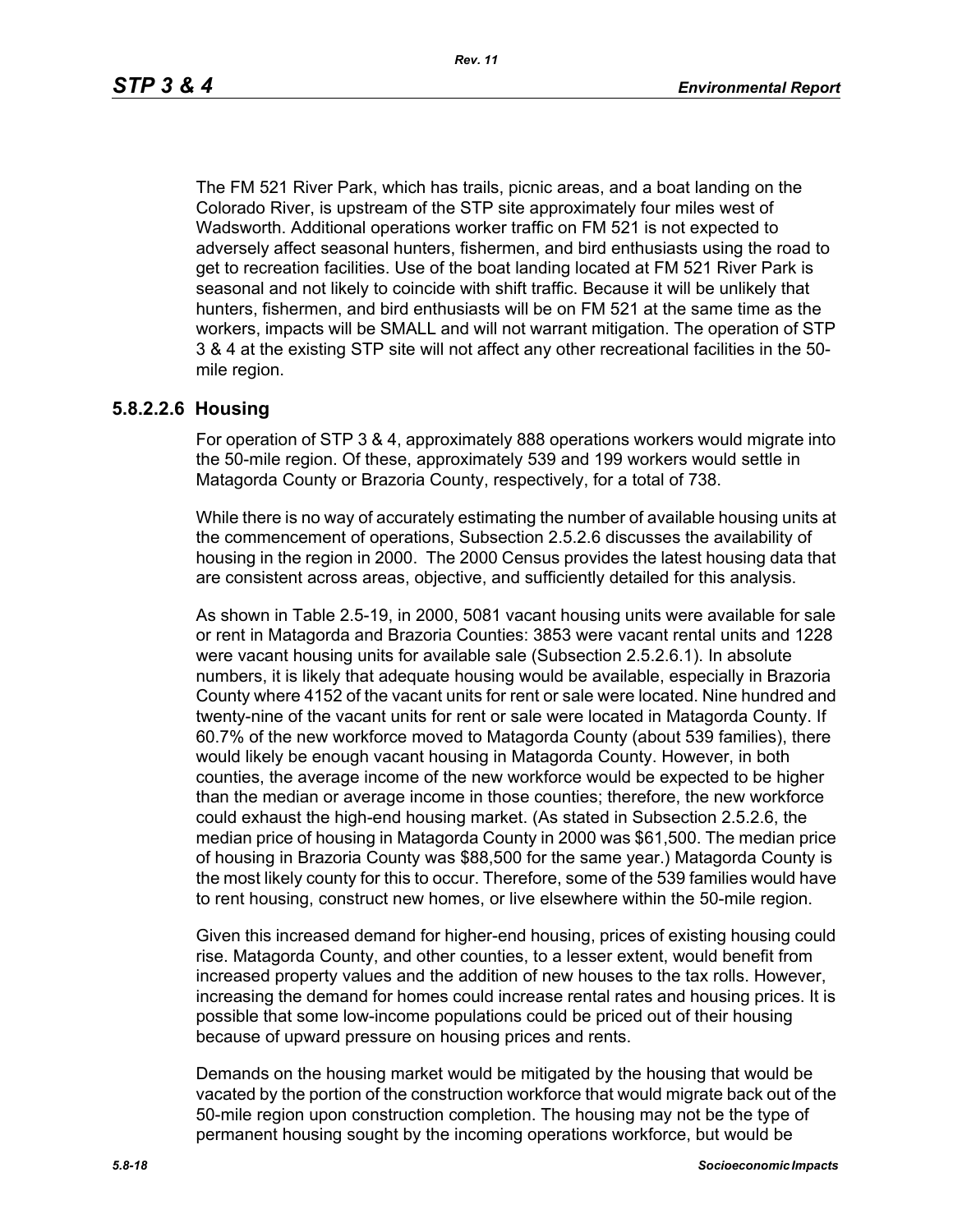sufficient to house some of the families until other housing could be found or new homes could be constructed. With time, normal market forces would increase the housing supply to meet this demand, causing housing prices and rental rates to stabilize.

Refueling outages would occur at least annually, and sometimes semiannually, when all four units are operational. STPNOC estimates that the maximum increase in workforce during refueling outages would be 1500 to 2000 outage workers. These workers would need temporary housing for 17 to 35 days. Most of the outage workers would stay in local extended-stay hotels, rent rooms in local homes, or bring travel trailers. The outage workforce would not affect the permanent housing market in the region.

STPNOC concludes that the potential impacts on housing would be SMALL in Brazoria County and in the 50-mile region and MODERATE in Matagorda County. Mitigation of these impacts to Matagorda County would include the self-relocation of the operations workforce that could not find housing in Matagorda County to other counties within a 50-mile radius of the site, the use of the housing vacated by the construction workforce, and normal market forces. Additionally, STPNOC would maintain communication with local and regional governmental officials including the Matagorda County Judge, nongovernmental organizations, and the general public to disseminate project information in a timely manner. This would allow these organizations, including developers and real estate agencies, the opportunity to plan accordingly.

### **5.8.2.2.7 Public Services**

#### Water Supply Facilities

STPNOC considered both plant demand and plant-related population growth demands on local water resources. Subsection 2.5.2.7 describes the public water supply systems in the area, their permitted capacities, and current demands. Operation of STP 3 & 4 could bring as many as 2433 people to the region. The average per capita water usage in the U.S. is 90 gpd per person. Of that, 26 gallons is used for personal use (Reference 5.8-11). The balance is used for bathing, laundry, and other household uses.

STPNOC does not use water from a municipal system. Therefore, water usage by the workforce, while onsite, would not impact municipal water suppliers. Five active onsite wells provide makeup water, process water, potable water, and supply for the fire protection system for STP 1 & 2. In conjunction with surface water from the Colorado River, these wells and at least one additional well would provide the water for operation of STP 3 & 4. The wells extend into the Chicot Aquifer, range in depth from 600 to 700 feet, and have design yields of 200 to 500 gpm. With the clarification provided in Subsection 5.2.2.2, current permitted total withdrawal rates are approximately 3,000 acre-feet per year (approximately 2.7 million gpd). Average daily usage for STP 1 & 2 from 2001 through 2006 was approximately 1.1 million gpd (798 gpm), for all purposes (Subsection 4.2.2). In 2005, STPNOC withdrew 422,333,662 gallons (804 gpm, or 1,296 acre-feet) of water from five active onsite groundwater wells for all uses (Subsection 2.5.2.7.1.1).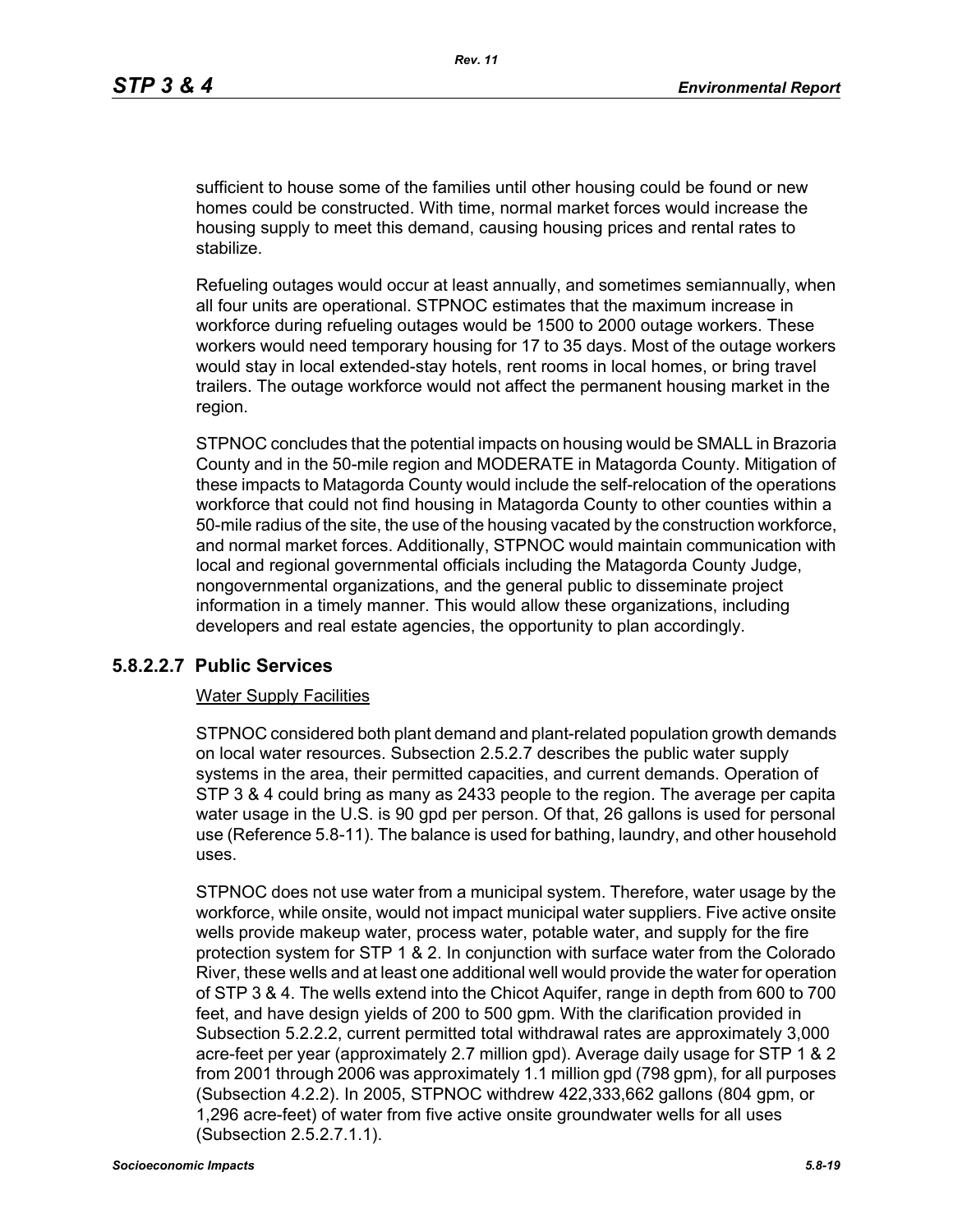During operations, an additional 888 people on site could increase potable consumption by a maximum of approximately 23,088 gpd (888  $\times$  26 gpd) for personal use.

As detailed in Table 3.3-1, conservative water use projections for simultaneous operation of both STP Units 3 and 4 include a total estimated normalized groundwater demand of approximately 975 gpm (approximately 1574 acre-feet/year), and approximately 3434 gpm for maximum short-term steady-state conditions. With consideration for the need to maintain water storage capacity to provide for maximum short-term steady-state conditions, site groundwater use evaluations confirm that total site groundwater demand remains below the existing site groundwater permit limit during construction, initial testing, and operation of STP Units 3 and 4. Notwithstanding, the MCR and Colorado River remain as alternative sources in the unlikely event that unanticipated peak site water demands would require additional water sources.

Currently, municipal water suppliers in the region have excess capacity (see Table 2.5- 22). The impact to the local water supply systems from operations-related population growth can be estimated by calculating the amount of water that would be required by the total population increase. The average person in the U.S. uses approximately 90 gpd (Reference 5.8-11). An operations-related population increase of 2433 people (1477 in Matagorda County; 545 in Brazoria County; and 411 in the remainder of the 50-mile radius) could increase consumption by approximately 218,970 gpd (90 gpd  $\times$ 2,433) in the 50-mile region. Matagorda and Brazoria Counties would need approximately 181,980 gpd (90 gpd × 2022) of this amount. Currently, there is excess capacity in every major public water supply system in Matagorda and Brazoria Counties and, under present conditions, the total increase in population would not stress municipal water supplies or infrastructure. However, the regional water planning groups created by the Texas Water Development Board predict that there will be water supply and, possibly, infrastructure issues in both Regions K (which includes Matagorda County, see Figure 2.5-7) and H (which includes Brazoria County, see Figure 2.5-7) some time after 2010 (see Subsection 2.2.2.7.1.1). Demand is nearly equal to supply in 2010 and, by 2060, demand significantly exceeds supply. Both regional governmental entities are in the process of analyzing and implementing strategies to mitigate predicted water shortages.

As stated previously, operation of STP 3 & 4 would increase the population in the 50 mile region by 2433 people. Of those 1477 people would locate to Matagorda County and 545 people would locate to Brazoria County. These numbers constitute 3.9% and 0.2% of the 2000 Census populations of Matagorda and Brazoria Counties (Table 2.5- 5), respectively, and 3.3% and 0.2% of the 2020 population projections of Matagorda and Brazoria Counties, respectively. Additionally, between 2000 and 2020, the inmigrations represent a 21.9% and 0.6% increase in the projected additional population for Matagorda and Brazoria Counties, respectively. (Note: STPNOC has chosen 2020 projections because they are near the startup of operations and county populations will continue to grow beyond that date, causing the STPNOC percentage of the population growth in those counties to begin decreasing.)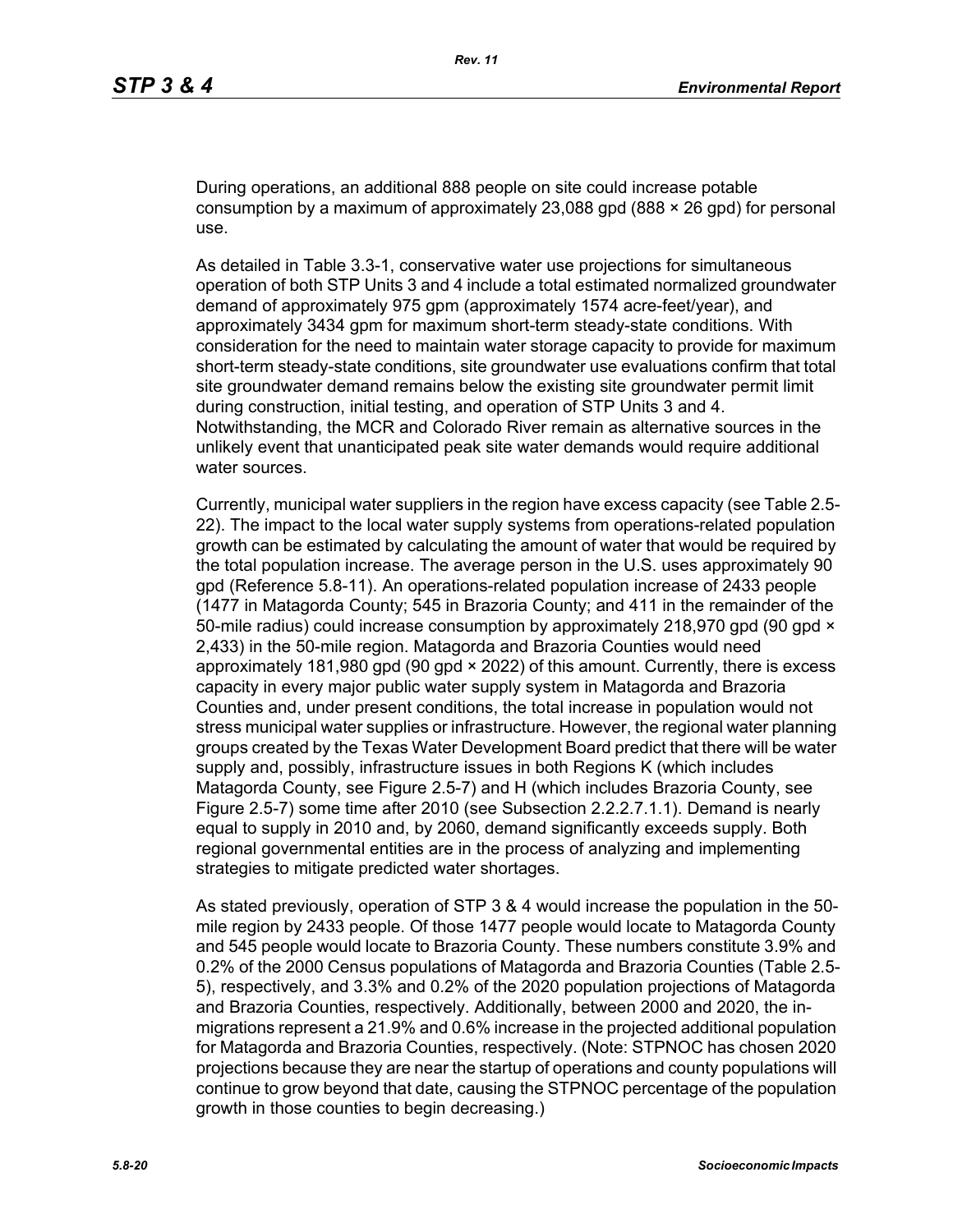As a result, impacts of the in-migrating operations workforce on municipal water supplies in Brazoria County would be SMALL and would not warrant additional mitigation. The incremental increase in population, resulting from operation of STP 3 & 4, would represent a very small percentage of the county's current and future populations, and of the projected increase in population based on current population growth trends. The Region H planning group has already identified water shortage issues for the region and is planning and implementing strategies to mitigate these issues (Subsection 2.5.2.7.1.1). The addition of the operations-related population would not noticeably add to current stresses experienced by Region H.

Impacts of the in-migrating operations workforce on municipal water supplies in Matagorda County (Region K) could be MODERATE. The incremental increase in population, resulting from operation of STP 3 & 4, would represent a small percentage of the county's current and future populations, but a 19.9% increase in the projected growth in population from 2000 to 2020. The Region K planning group has already identified water shortage issues for the region, which could begin shortly after 2010, and is planning and implementing strategies to mitigate these issues (Subsection 2.5.2.7.1.1). The addition of the operations-related population would add to current stresses experienced by Region K. Region K mitigation strategies include reuse, seawater desalination, conservation, and the LCRA/San Antonio Water System Project (Subsection 2.5.2.7.1.1). In addition to the Region K mitigations, STPNOC has been (and would be) in communication with local government and planning organizations regarding the construction and operation of the new units. These organizations would be aware of the in-migration of the workers and their families and would have ample opportunity to plan for the influx.

In addition, the in-migration of the operations workforce would be offset by the departing construction workforce, resulting in a net loss in plant-related population growth (Subsection 4.4.2). This workforce exchange would serve to assist in mitigating the plant's contribution to the projected water shortages in the region.

#### Waste Water Treatment Facilities

The STP 3 & 4 site currently has two wastewater treatment systems that will be expanded or replaced to meet the increased need for waste water treatment.

Subsection 2.5.2.7.1.2 describes the public wastewater treatment systems in Matagorda and Brazoria Counties, their plant-designed average flows, and monthly average wastewater processed. Wastewater treatment facilities in the two counties have excess capacity (see Table 2.5-23). The impact to local wastewater treatment systems from operations-related population increases can be determined by calculating the amount of water that would be used and disposed of by these individuals. The average person in the U.S. uses approximately 90 gpd (Reference 5.8-11). To be conservative, STPNOC estimates that 100% of this water would be disposed of through the wastewater treatment facilities. An operations-related population increase of 2433 people (1477 in Matagorda County, 545 in Brazoria County, and 411 in the remainder of the 50-mile radius) could require 218,970 gpd (90 gpd × 2433) of additional wastewater treatment capacity. Matagorda and Brazoria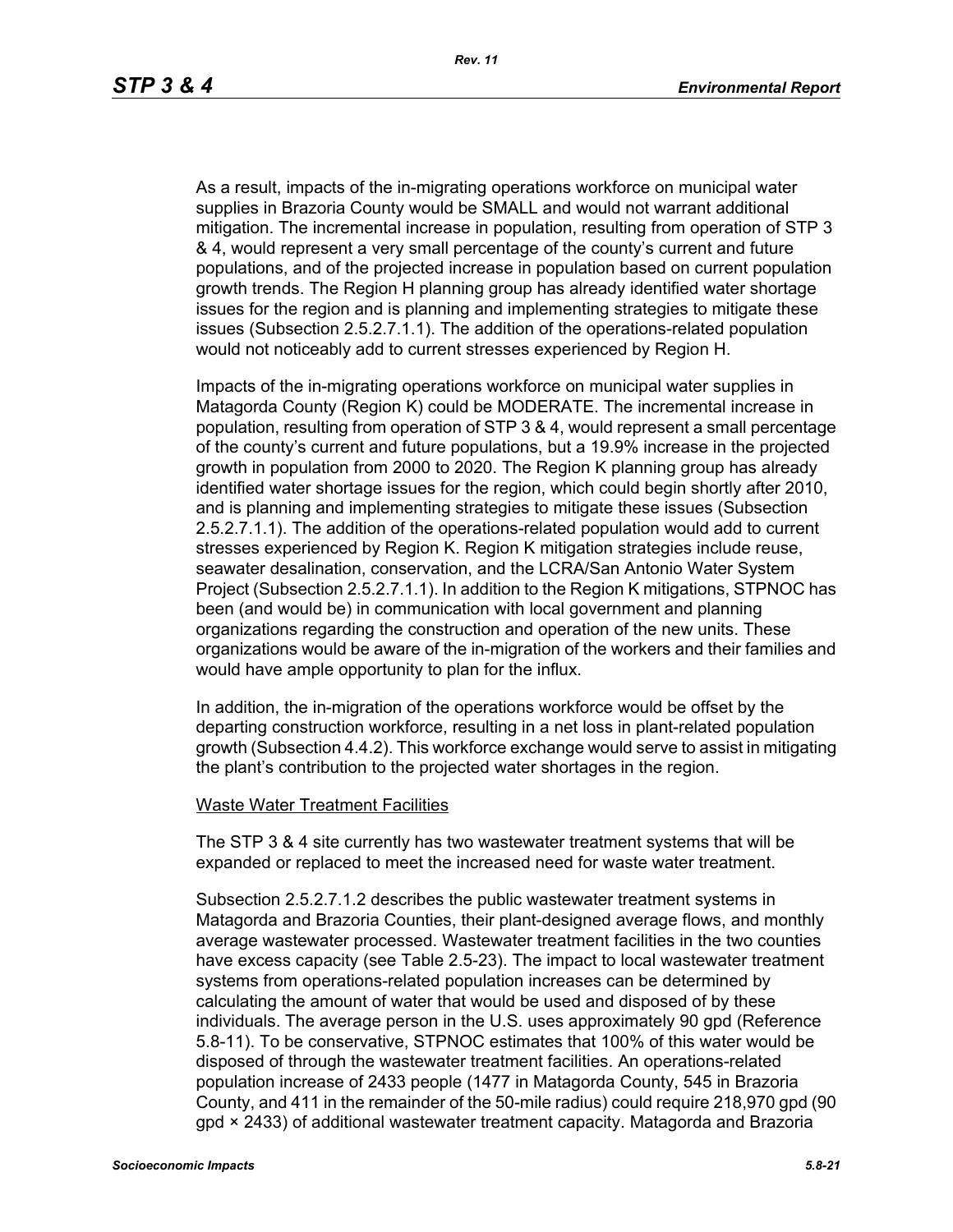Counties would need 181,980 gpd (90 gpd × 2,022) of this capacity. Currently, there is excess treatment capacity in both counties, which indicates that there is sufficient infrastructure to meet this need. However, regional water planning groups predict that there will be water supply (and, possibly, infrastructure) issues in both Regions K and H some time after 2010. As stated previously, water demand is nearly equal to supply in 2010 and, by 2060, demand significantly exceeds supply. Both regions are in the process of analyzing and implementing strategies to mitigate predicted water shortages. Therefore, impacts of the in-migrating operations workforce on wastewater treatment facilities in the region would be similar to those for public water supplies.

Impacts of the in-migrating operations workforce on wastewater treatment facilities in Brazoria County would be SMALL and would not warrant additional mitigation. The incremental increase in population resulting from operation of the new units would represent a very small percentage of the county's current and future populations, and the projected increase in population based on current population growth trends.

Impacts of the in-migrating operations workforce on wastewater treatment facilities in Matagorda County (Region K) could be MODERATE. The incremental increase in population, resulting from new unit operations, would represent a small percentage of the county's current and future populations, but a 19.9% increase in the projected growth in population from 2000 to 2020.

Police, Fire, and Medical Facilities

#### **Police Services**

In 2002, Matagorda and Brazoria Counties' residents-per-police personnel ratios were 394:1 and 419:1, respectively (see Table 2.5-30). Between Matagorda and Brazoria Counties, Matagorda County has the larger police force relative to the size of its population. Local planning officials state that police protection is adequately provided at this time (Subsection 2.5.2.7.2). STPNOC does now, and will continue to, employ its own security force at STP.

The operation of STP 3 & 4 would produce an influx of approximately 1477 new residents to Matagorda County and 545 new residents to Brazoria County. The rest of the operations workforce and families would live in other counties in the 50-mile region. These population increases would increase the persons-per-police personnel ratios (Table 5.8-3) by 3.7% and 0.3% in Matagorda and Brazoria Counties, respectively.

Based on the percentage increase in persons-per-police personnel ratios (Table 5.8-3), operations-related population increases would not adversely affect existing police services in Matagorda or Brazoria Counties.

STPNOC concludes that the potential impacts of new unit operations on police services in Matagorda and Brazoria Counties and in the 50-mile region would be SMALL and would not warrant mitigation.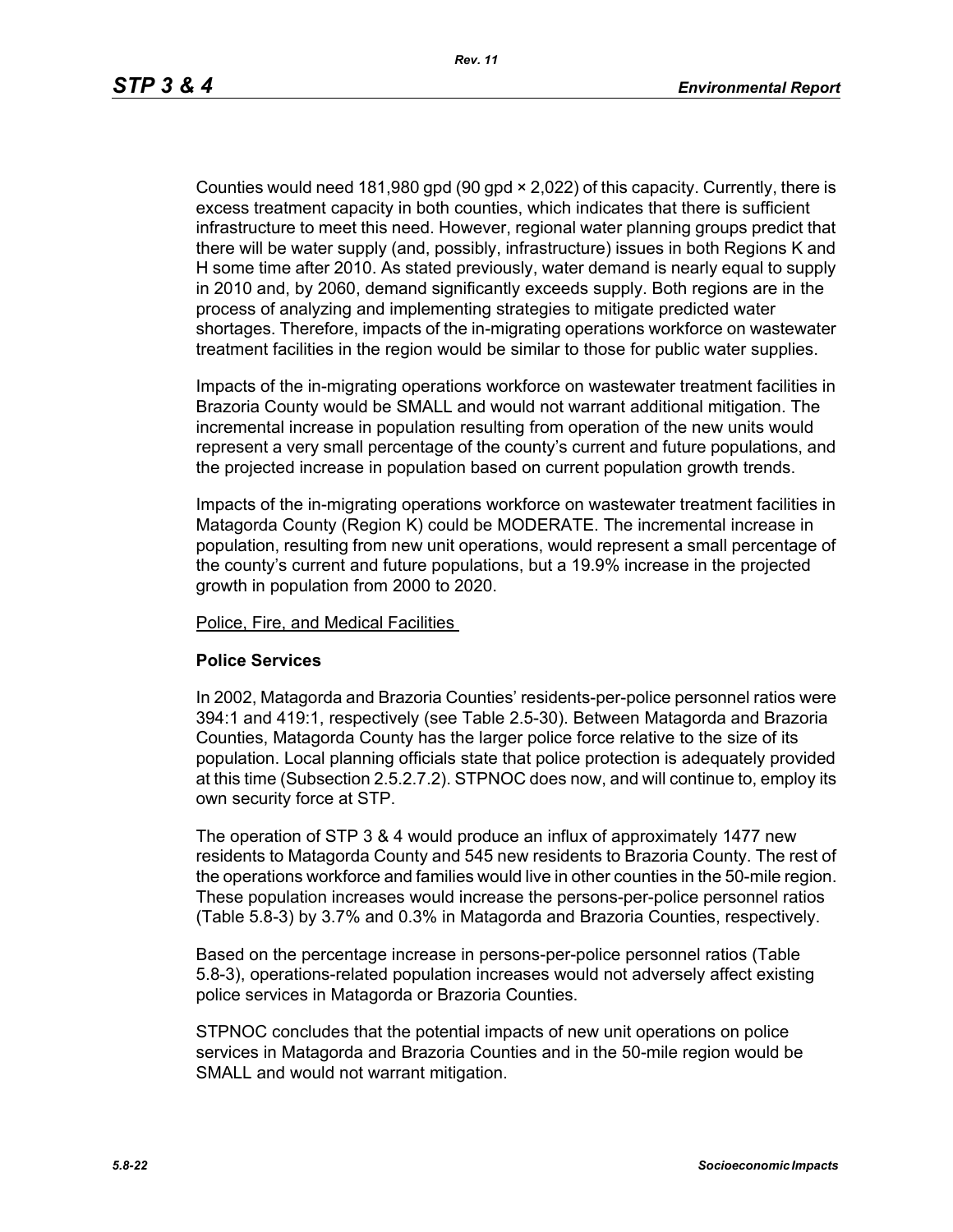## **Fire Protection Services**

In 2000, Matagorda and Brazoria Counties' persons-per-firefighter ratios were 217:1 and 477:1, respectively (Table 2.5-30). Brazoria County has the higher persons-perfirefighter ratio.

For STP 3 & 4 operations, Matagorda County would see an influx of approximately 1477 new residents and 545 new residents would move into Brazoria County. The rest of the workforce would live in other counties in the 50-mile region. These population increases would increase the persons-per-firefighter ratios (Table 5.8-4) by 3.7% and 0.2% in Matagorda and Brazoria Counties, respectively.

Based on the percentage increase in persons-per-firefighter ratios (Table 5.8-4), operations-related population increases would not adversely affect existing fire protection services in Matagorda or Brazoria Counties.

STPNOC concludes that the potential impacts of the new reactors' workforce on fire protection services in Matagorda and Brazoria Counties and the 50-mile region would be SMALL and mitigation would not be warranted.

#### **Medical Services**

Detailed information concerning the medical services in Matagorda and Brazoria Counties is provided in Subsection 2.5.2.7.3. Minor injuries to operations workers would be assessed and treated by onsite medical personnel. Other injuries would be treated at one of the hospitals in the two-county region, depending on severity of the injury. For the existing STP 1 & 2 workforce, agreements are in place with local medical providers to support emergencies. STPNOC would reach similar agreements to provide emergency medical services to the STP 3 & 4 operations workforce. Operations activities should not burden existing medical services.

The medical facilities in Matagorda and Brazoria Counties provide medical care to much of the population of the two counties. As indicated in Table 2.5-5, the 2000 population of Matagorda and Brazoria Counties, combined, was 279,724. According to Table 2.5-31, in 2006, there were 296 staffed hospital beds and an average daily census of 107 in Matagorda and Brazoria Counties' medical facilities. Adding 2022 residents to the combined population of the two counties would increase the combined population by 0.7%. A 0.7% increase in the average daily census of 107 would increase the average daily census by less than one person, well below the total number of staffed hospital beds in the two counties—296 beds. Additionally, the total number of annual admissions, and annual outpatient visits for the two-county region reported by the American Hospital Association and presented in Table 2,5-31 were 11,084 and 210,946, respectively. A 0.7% increase in these statistics would equate to 11,162 admissions and 212,423 outpatient visits. An increase of less than 1% (i.e., 0.7%) due to the project-related increase in population in the two counties during operations would be a small impact to capacity. Even when adding the state demographer-projected population growth for the two counties (Table 2.5-5), there would still be excess capacity. Therefore, the potential impacts of new unit operations on medical services would be SMALL and mitigation would not be warranted.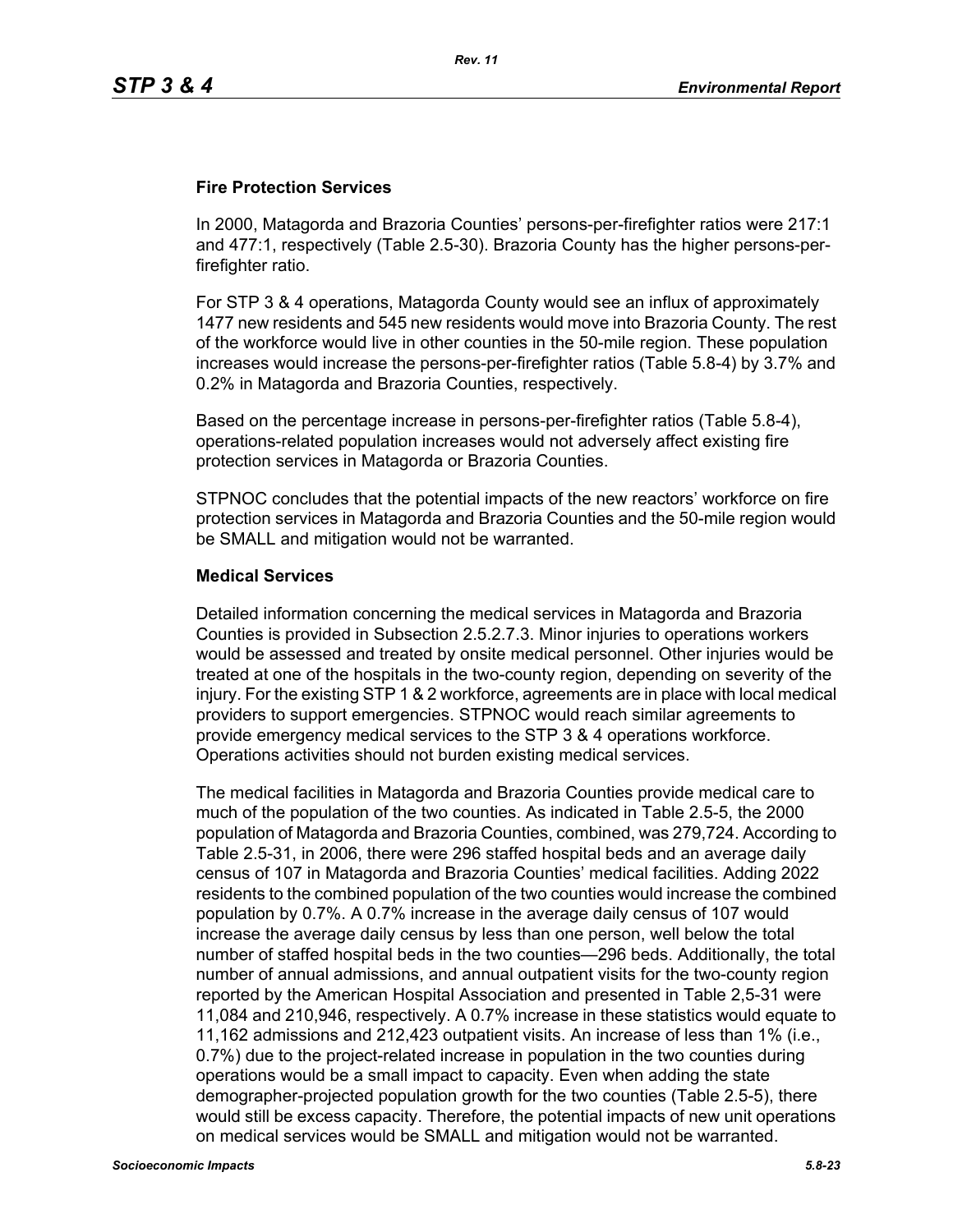## **Social Services**

This section focuses on the potential impacts of operations on the social and related services provided to disadvantaged segments of the population. This section is distinguished from environmental justice issues, which are discussed in Subsection 5.8.3.

The population influx likely would economically benefit the disadvantaged population served by the Texas Health and Human Services Commission and local governmental and nongovernmental organizations. The additional direct jobs would increase the number of indirect jobs that could be filled by currently unemployed workers, thus removing them from social services client lists. Many of these benefits would accrue to Matagorda County, where, because of the smaller economic base, the impact would be more noticeable. Increased property tax revenues resulting from homes and land purchased by the operations workforce could increase government-sponsored social service programs. Therefore, impacts would be positive and SMALL and not require mitigation.

## **5.8.2.2.8 Education**

STPNOC assumes that the new workforce would relocate to the 50-mile region with their families, increasing the population by approximately 4164 people. Approximately 60.7% would settle in Matagorda County, 22.4% in Brazoria County, and the remaining 16.9% will be distributed across the six other counties within the region (Table 4.4-1).

STPNOC conservatively estimates that in an operations workforce related population of 4,650, approximately 952 will be school-aged (Table 2.5-6). This would result in a 23% increase in school-aged population within the 50-mile region. Matagorda County would see the largest increase at 14% and the Brazoria County school population would increase by 5%. The remaining 4% would be distributed across the seven other counties within the 50-mile region. However, when spread over K-12 grades, it is unlikely this increase would be noticeable on class size, particularly since these children will attend schools that were losing the children of construction workers (Section 2.5).

Increased property tax revenues as a result of the increased population, and, in the case of Matagorda County, Palacios ISD, property taxes on the new reactors would fund additional teachers and additional facilities if necessary (Subsection 2.5.2.3). The remaining revenue tax monies not used by the school district would be collected by the state of Texas and combined with tax revenues from all other Texas counties. These monies would be redistributed to "property-poor" school districts throughout the state of Texas, determined annually by the Texas Legislature Texas Education Code Chapter 42 (Subsection 2.5.2.3).

The impact to the counties within the 50-mile region would be SMALL. The Matagorda County student population could increase by 14%, which would be a MODERATE impact on its education system and would require mitigation. Matagorda County is not planning to construct additional schools (Subsection 2.5.2.8). The quickest mitigation will be to hire additional teachers and move modular classrooms to existing schools.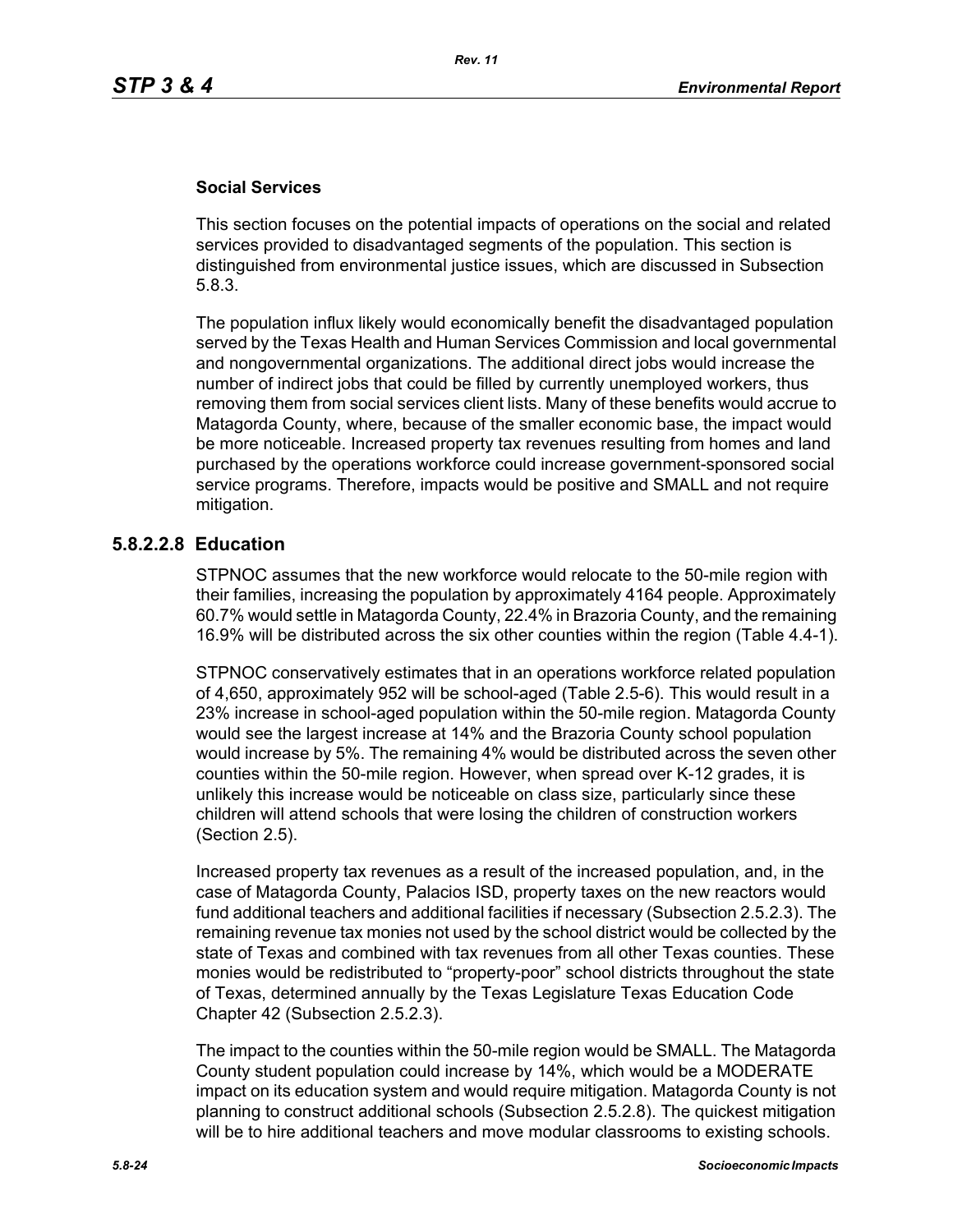Increased property tax revenues as a result of the increased population, and, in the case of Matagorda County, property taxes on the new reactors, would fund additional teachers and facilities for Palacios ISD. Bay City ISD, if determined by the Texas Legislature to be a "property-poor" school district, would be eligible for monies allocated by the state of Texas for any additional teachers or facilities (Subsection 2.5.2.3).

### **5.8.3 Environmental Justice**

Environmental justice refers to a federal policy under which each federal agency identifies and addresses, as appropriate, disproportionately high and adverse human health or environmental effects of its programs, policies, and activities on minority or low-income populations (Executive Order 12898, Reference 5.8-12). The NRC has a policy on the treatment of environmental justice matters in licensing actions (69 FR 52040), which states, "NRC believes that an analysis of disproportionately high and adverse impacts needs to be done as part of the agency's NEPA obligations to accurately identify and disclose all significant environmental impacts associated with a proposed action. Consequently, while the NRC is committed to the general goals of Executive Order 12898, it will strive to meet those goals through its normal and traditional NEPA review process."

STPNOC located minority and low-income populations within the 50-mile radius of the STP site (Figures 2.5-10 through 2.5-15). Nineteen census block groups, out of a total of 230, within the 50-mile radius have significant Black or African American populations. One block group has a significant Asian minority population and six block groups have a significant "some other race" population. Thirty census block groups within the 50-mile radius have significant Hispanic ethnicity populations. The closest of these groups is approximately 10 miles distant.

STPNOC evaluated whether the health or welfare of minority and low-income populations could be disproportionately adversely affected by potential operations impacts. STPNOC identified the most likely pathways by which adverse environmental impacts associated with the operation of new units at the STP site could affect human populations. As described earlier in Chapter 5, STPNOC analyzed potential operations impacts on land use, water, air, socioeconomics, ecological resources, health and safety, waste management, and cultural resources. STPNOC has identified SMALL impacts in all resources areas in the 50-mile radius, with the exception of socioeconomic impacts in Matagorda County. In Matagorda County, SMALL impacts were found in all socioeconomic resource areas except:

- Economy beneficial and MODERATE
- **Property tax revenue beneficial and MODERATE to LARGE**
- Transportation MODERATE at shift change during outages
- **Housing MODERATE to LARGE**
- Education MODERATE to LARGE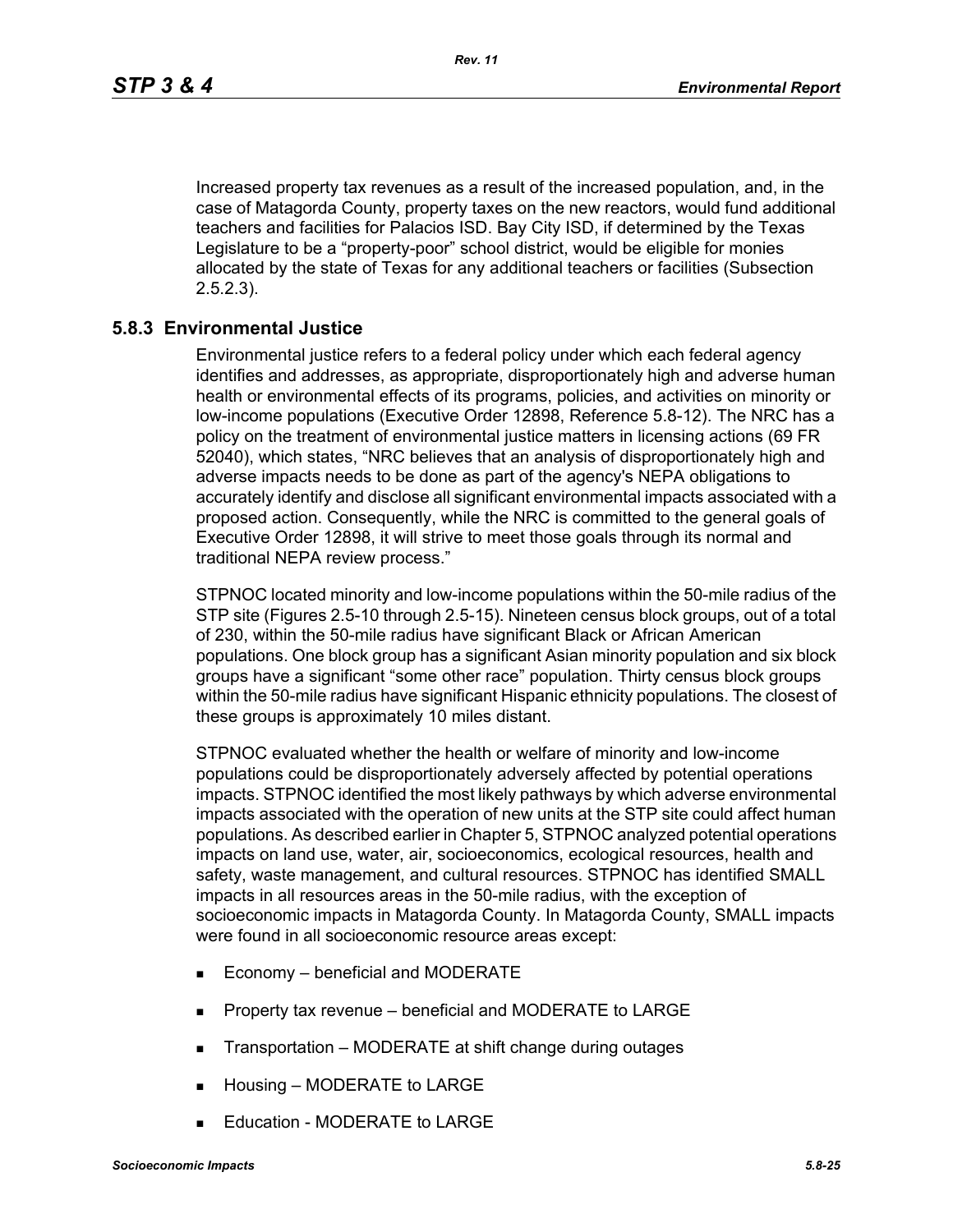Increased property tax revenues and their boost to the local economy are considered to be beneficial. Moderate increases in traffic would mostly affect people living along or traveling on FM 521 Road during morning and afternoon shift change. MODERATE impacts to housing are expected to be mitigated by new housing construction and should not affect homeowners or renters already residing in Matagorda County.

STPNOC also investigated the possibility of subsistence-living populations in the vicinity of the STP site by contacting local government officials, the staff of social welfare agencies, and businesses concerning unusual resource dependencies or practices that could result in potentially disproportionate impacts to minority and lowincome populations. STPNOC asked about minority, low-income, and migrant populations or locations of particular concern, and whether subsistence living conditions were evident. No one that was contacted reported such dependencies or practices, as subsistence agriculture, hunting, or fishing, through which the populations could be disproportionately adversely affected by the project.

In summary, no operations-related adverse health or environmental effects that would disproportionately affect minority or low-income populations were identified. Therefore, STPNOC concludes that impacts of operations of new nuclear units at the STP site on minority and low-income populations would be SMALL and mitigation would not be warranted.

#### **5.8.4 References**

- 5.8-1 "2005 Annual Environmental Operating Report," South Texas Project Electric Generating Station, April 2005.
- 5.8-2 "Information on Levels of Environmental Noise Requisite to Protect Public Health and Welfare with an Adequate Margin of Safety," EPA (U.S. Environmental Protection Agency) March 1974, Pages B-1 and B-2. Available at http://www.nonoise.org/library/levels74/levels74.htm, accessed September 15, 2006.
- 5.8-3 "Construction Noise Hazard Alert," Center to Protect Worker's Rights, available at http://www.cpwr.com/hazpdfs/kfnoise.PDF, accessed April 17, 2007.
- 5.8-4 Code of Federal Regulations, Title 40, part 81, section 38, Designation of Areas for Air Quality Planning Purposes; Texas; Revised Geographical Designation of Certain Air Quality Control Regions.
- 5.8-5 Code of Federal Regulations, Title 40, part 50, National Primary and Secondary Ambient Air Quality Standards.
- 5.8-6 "State and County Quickfacts. Matagorda County, Texas and Brazoria County, Texas," USCB (U.S. Census Bureau) 2000. Available at http://factfinder.census. gov/, accessed May 16, 2007.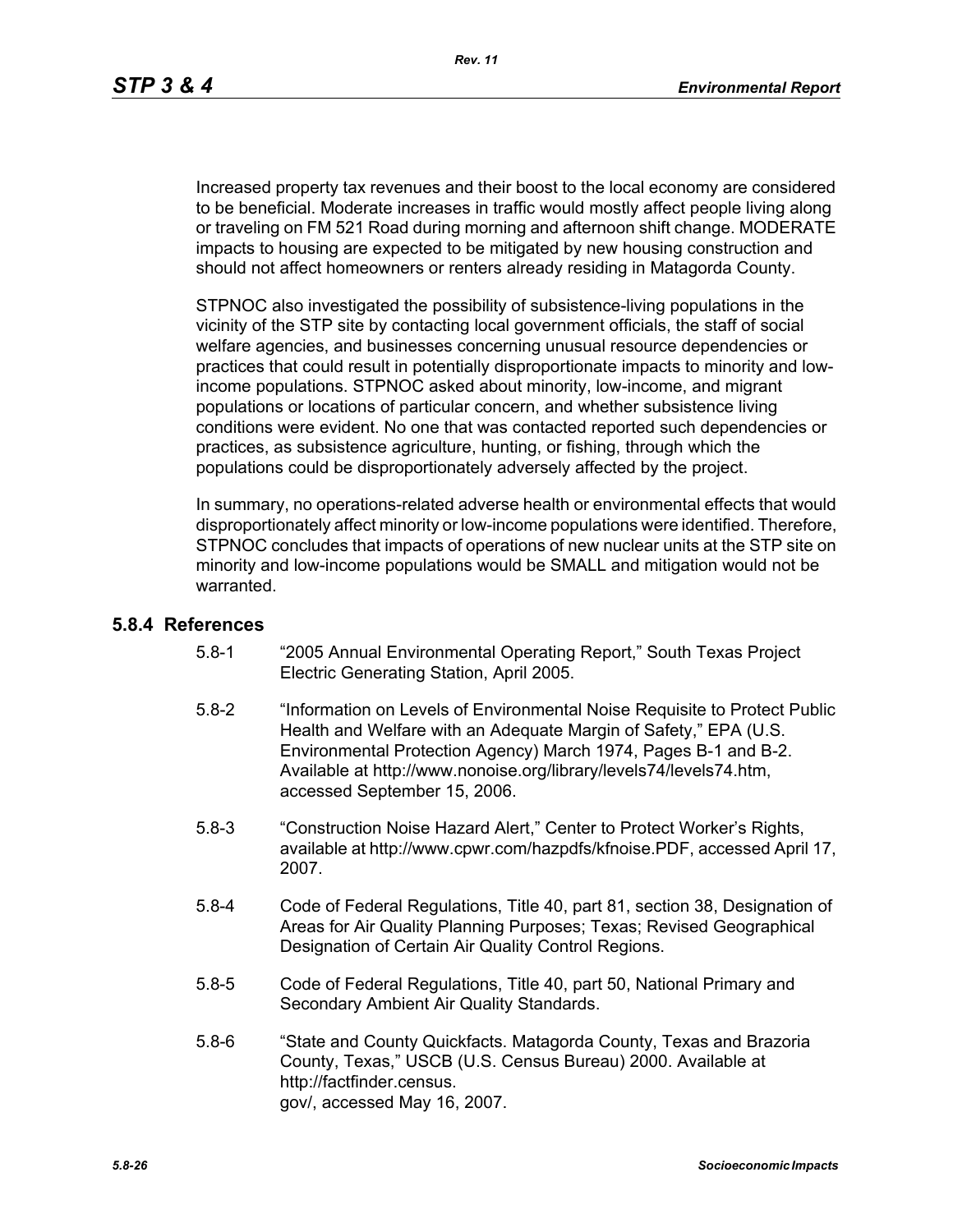- 5.8-7 "RIMS II Multipliers for Matagorda and Brazoria Counties, Texas," BEA (U.S. Bureau of Economic Analysis), U. S. Department of Commerce. Economic and Statistics Administration. Bureau of Economic Analysis, Washington, D.C., February 2, 2007.
- 5.8-8 "80th Texas Legislature: Biennial Revenue Estimate, 2008-2009." Texas Comptroller of Public Accounts, January 2007. Available at http://www. window.state.tx.us/taxbud/bre2008/BRE\_2008-09.pdf, accessed July 18, 2007.
- 5.8-9 Palacios Independent School District, 2007. Information from Herbert Ressler, Business Manager, Palacios ISD regarding tax abatement legislation. May 2007.
- 5.8-10 Texas Legislature Online, 2007. Status of House Bill (HB) 2994. Available at http://www.legis.state.tx.us/billlookup/History.aspx?LegSess=80R&Bill=H B2994, accessed June 22, 2007.
- 5.8-11 "Water on Tap: What You Need to Know," EPA (U.S. Environmental Protection Agency) EPA 815- K-03-007, Office of Water, Washington, DC, 2003.
- 5.8-12 Office of the President, Federal Actions To Address Environmental Justice in Minority Populations and Low-Income Populations, Executive Order 12898, February 11, 1994.
- 5.8-13 "Local Area Unemployment Statistics," BLS, 2007. Available at http://www. stats.bls.gov, accessed on February 5, 2007.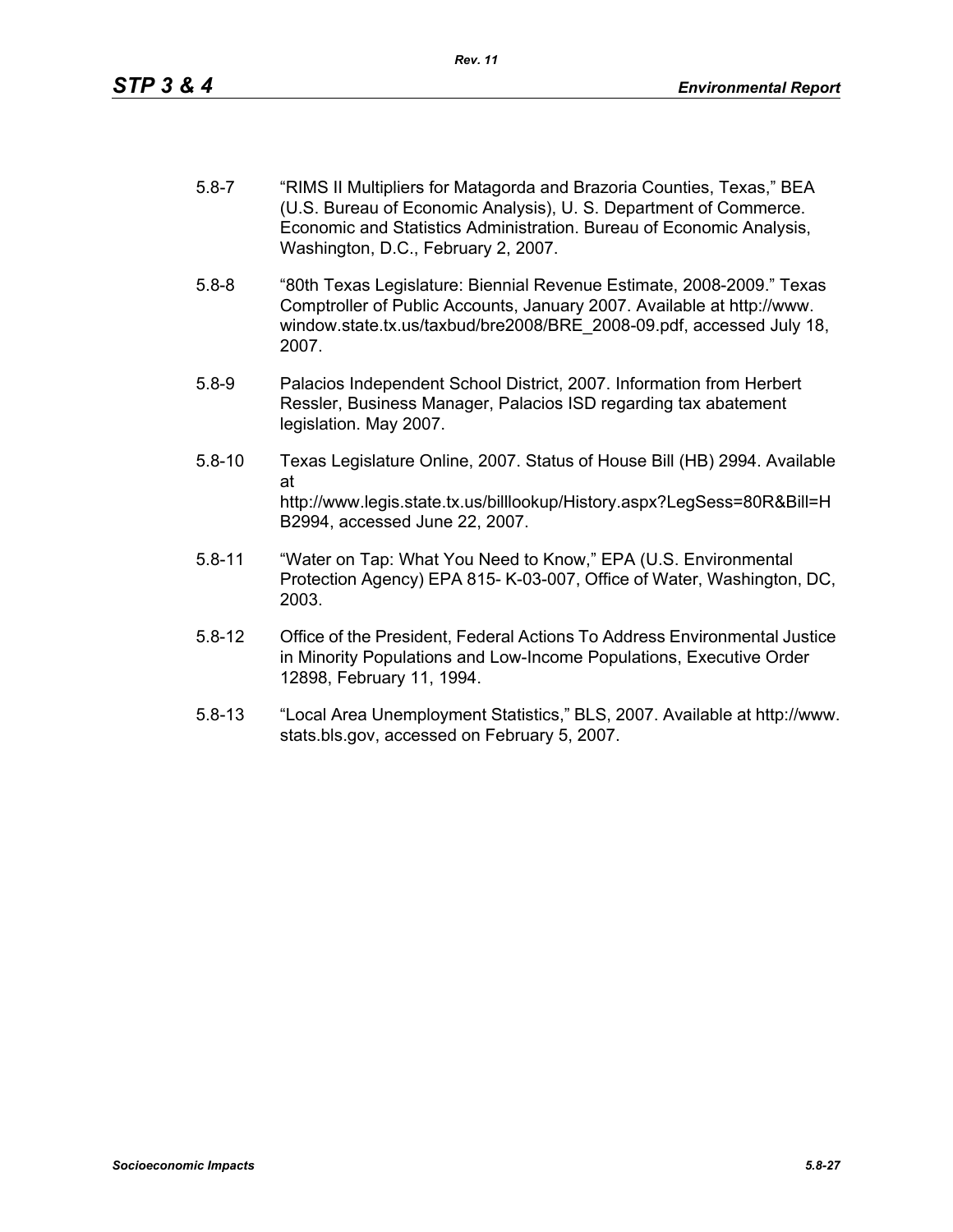| 2 Units |
|---------|
| 888     |
| 888     |
| 1,305   |
| 2,193   |
| 8,870   |
| 5.9%    |
| 14.7%   |
|         |

# **Table 5.8-1 Direct and Indirect Employment**

Reference 5.8-13.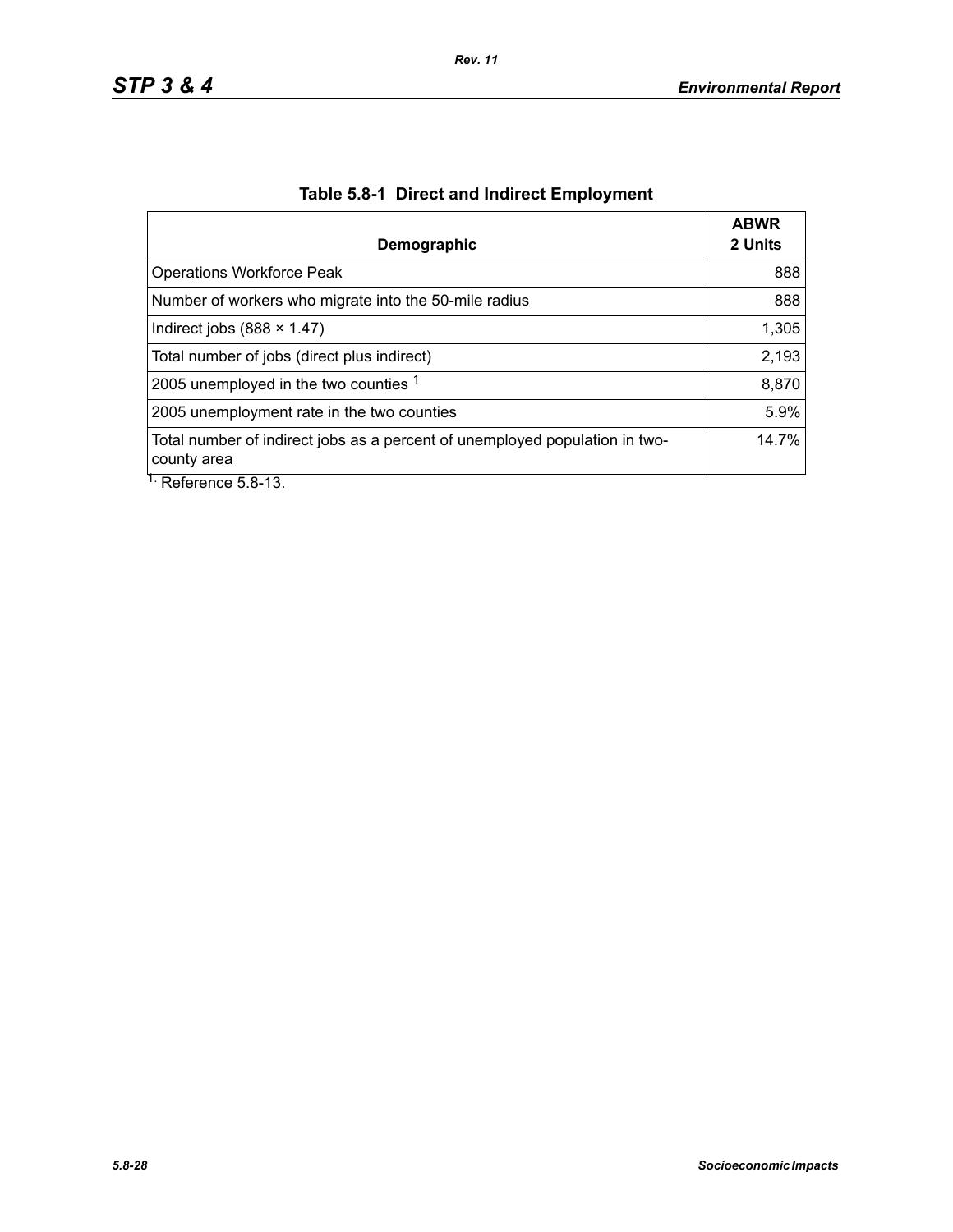## **Table 5.8-2 Estimated Sales Tax Impacts of Expenditures For Goods & Services During Operation of STP Units 3 & 4**

| <b>Summary of Estimated Operations Expenditures:</b>                           |                       |                       |                       | <b>Estimated Amount</b> |                                                                      |                  |                                              |                  |  |
|--------------------------------------------------------------------------------|-----------------------|-----------------------|-----------------------|-------------------------|----------------------------------------------------------------------|------------------|----------------------------------------------|------------------|--|
| <b>Total Annual Expenditures</b>                                               |                       |                       |                       | \$60,000,000            |                                                                      |                  |                                              |                  |  |
| <b>Estimated Proportion Spent Locally</b>                                      |                       |                       |                       | 20%                     |                                                                      |                  |                                              |                  |  |
| <b>Estimated Annual Local Expenditures</b>                                     |                       |                       |                       |                         | \$12,000,000                                                         |                  |                                              |                  |  |
| Estimated Annual Impacts to Texas Sales Tax Revenues <sup>1</sup>              |                       |                       |                       |                         |                                                                      |                  |                                              |                  |  |
| State sales tax revenues, 2006 <sup>2</sup>                                    |                       |                       |                       |                         | \$18,275,209,754                                                     |                  |                                              |                  |  |
| State sales tax rate <sup>3</sup>                                              |                       |                       |                       |                         | 6.25%                                                                |                  |                                              |                  |  |
| Ownership                                                                      |                       |                       |                       |                         |                                                                      |                  |                                              |                  |  |
| Scenario:                                                                      | 44% Private Ownership |                       | 60% Private Ownership |                         | 80% Private Ownership                                                |                  | 100% Private Ownership                       |                  |  |
| Assumes 100% of                                                                |                       | % of 2006             |                       | % of 2006               |                                                                      | % of 2006        |                                              | % of 2006        |  |
| Expenditures                                                                   | <b>State Sales</b>    | <b>Sales Tax</b>      | <b>State Sales</b>    | <b>Sales Tax</b>        | <b>State Sales</b>                                                   | <b>Sales Tax</b> | <b>State Sales</b>                           | <b>Sales Tax</b> |  |
| Subject To State Tax                                                           | Tax                   | <b>Revenues</b>       | Tax                   | <b>Revenues</b>         | Tax                                                                  | <b>Revenues</b>  | Tax                                          | <b>Revenues</b>  |  |
| <b>State Sales Tax</b>                                                         | \$1,650,000           | 0.009%                | \$2,250,000           | 0.012%                  | \$3,000,000                                                          | 0.016%           | \$3,750,000                                  | 0.021%           |  |
|                                                                                |                       |                       |                       |                         | Estimated Annual Impacts to Bay City Sales Tax Revenues <sup>1</sup> |                  |                                              |                  |  |
| Bay City sales tax revenues, 2005 <sup>4</sup>                                 |                       |                       |                       |                         |                                                                      | \$3,681,595      |                                              |                  |  |
| Bay City sales tax rate <sup>5</sup>                                           |                       |                       |                       |                         |                                                                      | 2.0%             |                                              |                  |  |
| <b>Ownership</b>                                                               |                       |                       |                       |                         |                                                                      |                  |                                              |                  |  |
| Scenario:                                                                      | 44% Private Ownership |                       | 60% Private Ownership |                         |                                                                      |                  | 80% Private Ownership 100% Private Ownership |                  |  |
| % of Expenditures                                                              |                       | % of 2005             |                       | % of 2005               |                                                                      | % of 2005        |                                              | % of 2005        |  |
| <b>Subject to Bay City</b>                                                     | <b>Bay City</b>       | <b>Sales Tax</b>      | <b>Bay City</b>       | <b>Sales Tax</b>        | <b>Bay City</b>                                                      | <b>Sales Tax</b> | <b>Bay City</b>                              | <b>Sales Tax</b> |  |
| <b>Sales Tax</b>                                                               | <b>Sales Tax</b>      | <b>Revenues</b>       | <b>Sales Tax</b>      | <b>Revenues</b>         | <b>Sales Tax</b>                                                     | <b>Revenues</b>  | <b>Sales Tax</b>                             | <b>Revenues</b>  |  |
| 100.00%                                                                        | \$105,600             | 2.9%                  | \$144,000             | 3.9%                    | \$192,000                                                            | 5.2%             | \$240,000                                    | 6.5%             |  |
| 90.00%                                                                         | \$95,040              | 2.6%                  | \$129,600             | 3.5%                    | \$172,800                                                            | 4.7%             | \$216,000                                    | 5.9%             |  |
| 80.00%                                                                         | $\sqrt{$84,480}$      | 2.3%                  | \$115,200             | 3.1%                    | \$153,600                                                            | 4.2%             | \$192,000                                    | 5.2%             |  |
| 70.00%                                                                         | \$73,920              | 2.0%                  | \$100,800             | 2.7%                    | \$134,400                                                            | 3.7%             | \$168,000                                    | 4.6%             |  |
| 60.00%                                                                         | \$63,360              | 1.7%                  | \$86,400              | 2.3%                    | \$115,200                                                            | 3.1%             | \$144,000                                    | 3.9%             |  |
| 50.00%                                                                         | \$52,800              | 1.4%                  | \$72,000              | 2.0%                    | \$96,000                                                             | 2.6%             | \$120,000                                    | 3.3%             |  |
| 40.00%                                                                         | \$42,240              | 1.1%                  | \$57,600              | 1.6%                    | \$76,800                                                             | 2.1%             | \$96,000                                     | 2.6%             |  |
| 30.00%                                                                         | \$31,680              | 0.9%                  | \$43,200              | 1.2%                    | \$57,600                                                             | 1.6%             | \$72,000                                     | 2.0%             |  |
| 20.00%                                                                         | \$21,120              | 0.6%                  | \$28,800              | 0.8%                    | \$38,400                                                             | 1.0%             | \$48,000                                     | 1.3%             |  |
| 10.00%                                                                         | \$10,560              | 0.3%                  | \$14,400              | 0.4%                    | \$19,200                                                             | 0.5%             | \$24,000                                     | 0.7%             |  |
|                                                                                |                       |                       |                       |                         | Estimated Annual Impacts to Palacios Sales Tax Revenues <sup>1</sup> |                  |                                              |                  |  |
| Palacios sales tax revenues, 2005 <sup>6</sup>                                 |                       |                       |                       |                         | \$219,500                                                            |                  |                                              |                  |  |
| Palacios sales tax rate <sup>5</sup>                                           |                       |                       |                       |                         |                                                                      | 2.0%             |                                              |                  |  |
| Ownership                                                                      |                       |                       |                       |                         |                                                                      |                  |                                              |                  |  |
| Scenario:                                                                      |                       | 44% Private Ownership | 60% Private Ownership |                         | 80% Private Ownership                                                |                  | 100% Private Ownership                       |                  |  |
| % of Expenditures                                                              |                       | % of 2005             |                       | % of 2005               |                                                                      | % of 2005        |                                              | % of 2005        |  |
| <b>Subject to Palacios</b>                                                     | <b>Palacios</b>       | <b>Sales Tax</b>      | <b>Palacios</b>       | <b>Sales Tax</b>        | <b>Palacios</b>                                                      | <b>Sales Tax</b> | <b>Palacios</b>                              | <b>Sales Tax</b> |  |
| <b>Sales Tax</b>                                                               | <b>Sales Tax</b>      | <b>Revenues</b>       | <b>Sales Tax</b>      | <b>Revenues</b>         | <b>Sales Tax</b>                                                     | <b>Revenues</b>  | <b>Sales Tax</b>                             | <b>Revenues</b>  |  |
| 100.00%                                                                        | \$105,600             | 48.1%                 | \$144,000             | 65.6%                   | \$192,000                                                            | 87.5%            | \$240,000                                    | 109.3%           |  |
| 90.00%                                                                         | \$95,040              | 43.3%                 | \$129,600             | 59.0%                   | \$172,800                                                            | 78.7%            | \$216,000                                    | 98.4%            |  |
| 80.00%                                                                         | \$84,480              | 38.5%                 | \$115,200             | 52.5%                   | \$153,600                                                            | 70.0%            | \$192,000                                    | 87.5%            |  |
| 70.00%                                                                         | \$73,920              | 33.7%                 | \$100,800             | 45.9%                   | \$134,400                                                            | 61.2%            | \$168,000                                    | 76.5%            |  |
| 60.00%                                                                         | \$63,360              | 28.9%                 | \$86,400              | 39.4%                   | \$115,200                                                            | 52.5%            | \$144,000                                    | 65.6%            |  |
| 50.00%                                                                         | \$52,800              | 24.1%                 | \$72,000              | 32.8%                   | \$96,000                                                             | 43.7%            | \$120,000                                    | 54.7%            |  |
| 40.00%                                                                         | \$42,240              | 19.2%                 | \$57,600              | 26.2%                   | \$76,800                                                             | 35.0%            | \$96,000                                     | 43.7%            |  |
| 30.00%                                                                         | \$31,680              | 14.4%                 | \$43,200              | 19.7%                   | \$57,600                                                             | 26.2%            | \$72,000                                     | 32.8%            |  |
| 20.00%                                                                         | \$21,120              | 9.6%                  | \$28,800              | 13.1%                   | \$38,400                                                             | 17.5%            | \$48,000                                     | 21.9%            |  |
| 10.00%<br>$1.$ Note: Assumes that these expenditures are subject to sales tax. | \$10,560              | 4.8%                  | \$14,400              | 6.6%                    | \$19,200                                                             | 8.7%             | \$24,000                                     | 10.9%            |  |

Note: Assumes that these expenditures are subject to sales tax.

<span id="page-28-0"></span>2. Reference 2.5-25

3. Reference 2.5-27

4. Reference 2.5-46

<span id="page-28-1"></span>5. Reference 2.5-30

<sup>6.</sup> Reference 2.5-109 [City of Palacios 2007-2008 Annual Budget, Approved 09/18/2007]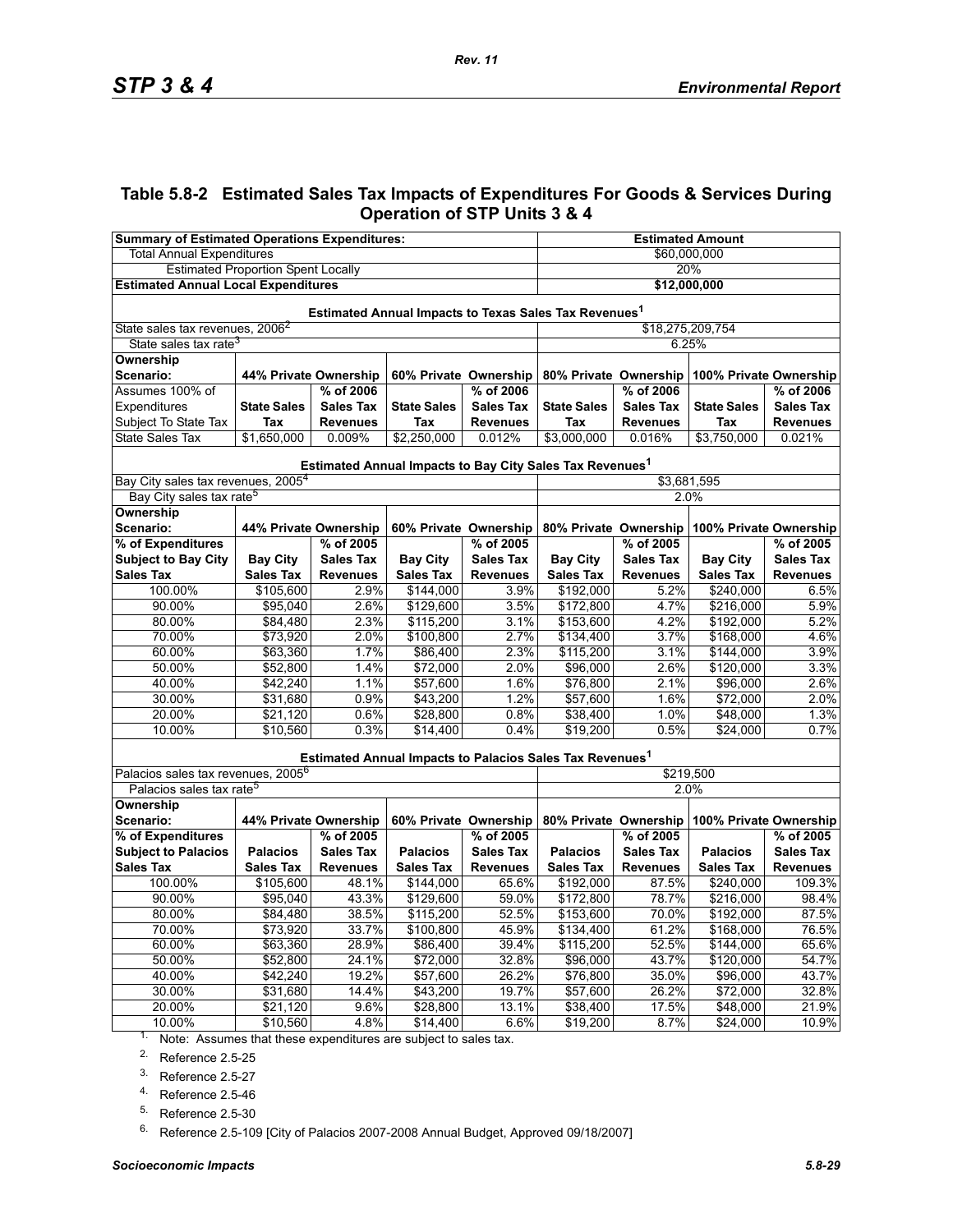## **Table 5.8-3 Police Protection in the Two Counties of Interest, Adjusted for the Operations Workforce and Associated Population Increase**

| County          | Total<br><b>Population</b><br>in 2000 | <b>Additional</b><br><b>Population</b><br>Due to New<br><b>Plant</b><br><b>Operations</b> | <b>Total</b><br><b>Population</b> | <b>Police</b><br><b>Protection</b><br>in 2002 | <b>Operations</b><br><b>Workforce-</b><br><b>Adjusted</b><br>Persons-<br>per-Police<br><b>Personnel</b><br>Ratio | <b>Percent</b><br>Increase from<br>2000 Persons-<br>per-Police<br><b>Personnel</b><br><b>Ratio</b> |
|-----------------|---------------------------------------|-------------------------------------------------------------------------------------------|-----------------------------------|-----------------------------------------------|------------------------------------------------------------------------------------------------------------------|----------------------------------------------------------------------------------------------------|
| Matagorda       | 37,957                                | 1,477                                                                                     | 39,434                            | 100                                           | 394:1                                                                                                            | 3.7                                                                                                |
| <b>Brazoria</b> | 241,767                               | 545                                                                                       | 242,312                           | 578                                           | 419:1                                                                                                            | 0.3                                                                                                |

Source: Table 2.5-30 Police and Fire Protection

# **Table 5.8-4 Fire Protection in the Two Counties of Interest, Adjusted for the Operations Workforce and Associated Population Increase**

| County          | Total<br>Population<br>In 2000 | <b>Additional</b><br><b>Population Due</b><br>to New Plant<br><b>Operations</b> | Total<br>Population | <b>Firefighters</b><br>(Full time<br>and<br><b>Volunteer)</b><br>in 2007 | <b>Operations</b><br><b>Workforce-</b><br><b>Adjusted</b><br>Persons-<br>per-<br>Firefighter<br>Ratio | <b>Percent</b><br><b>Increase from</b><br><b>Current</b><br>Persons-per-<br>Firefighter<br><b>Ratio</b> |
|-----------------|--------------------------------|---------------------------------------------------------------------------------|---------------------|--------------------------------------------------------------------------|-------------------------------------------------------------------------------------------------------|---------------------------------------------------------------------------------------------------------|
| Matagorda       | 37,957                         | 1,477                                                                           | 39,434              | 175                                                                      | 225:1                                                                                                 | 3.7                                                                                                     |
| <b>Brazoria</b> | 241,767                        | 545                                                                             | 242,312             | 507                                                                      | 478:1                                                                                                 | 0.2                                                                                                     |

Source: Table 2.5-30 Police and Fire Protection